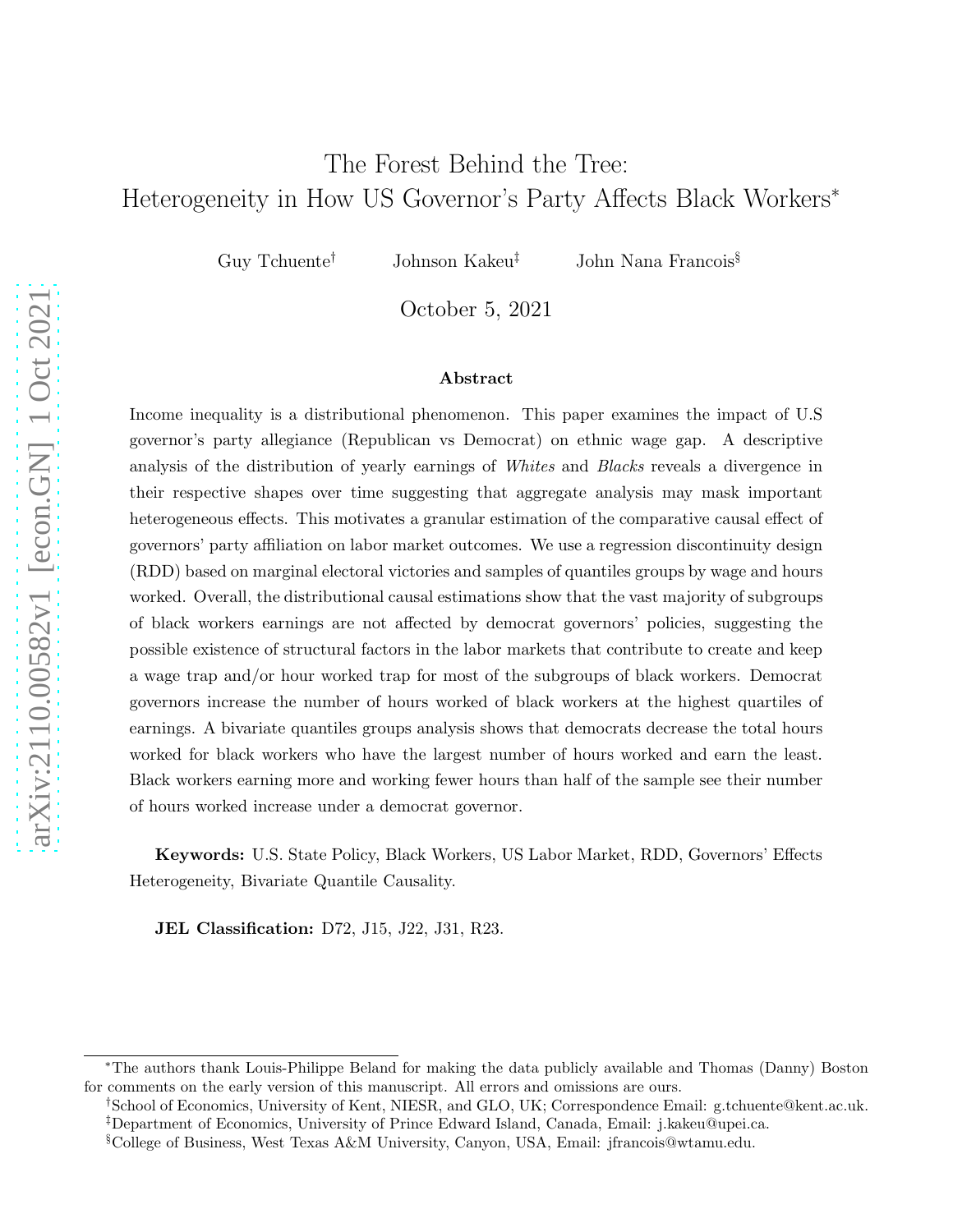### 1 INTRODUCTION

Racial income inequality is a distributional phenomenon that is drawing a growing concern on both sides of the political aisle in the U.S. In this paper, we address one question related to the extent to which party allegiance affects the labor market outcomes for blacks relative to other demographic groups in the U.S. More specifically, we investigate the causal impact of the gubernatorial party allegiance (i.e., Democratic or Republican) of US governors by scrutinizing its effects on subgroups of the population of Black workers in the United States. The effect of the governors' party is assessed by decomposing the sample into different quantiles based on the level of earnings and number of hours worked— two important labor market outcomes that matter for wealth accumulation. The motivation for this decomposition are twofold: First, a descriptive analysis of the earning distribution of whites and blacks in the U.S uncovers that the earning distribution of whites is bi-modal while that of blacks stays uni-modal (see Figure [1](#page-6-0) on page [6\)](#page-6-0). Given the difference in the shape of the two distributions, estimating the governor's party affiliation effect for the average representative black American may lead to effects that are substantially different from the ones richer, or more disadvantaged individuals are experiencing. This difference is consistent with the existence of a subtended increased in wage inequality in the 80's and 90's described by [Autor et al.](#page-18-0) [\(2008\)](#page-18-0). While the first motivation is driven by statistical concerns, the possibility of facing a highly heterogeneous causal effect when evaluating the policies is highlighted by several papers (see [Autor et al.](#page-18-0) [\(2008\)](#page-18-0), [\(Bayer and Kerwin,](#page-18-1) [2018](#page-18-1))). The second motivation of this study stems from the growing literature showing that some policies have a different impact for individuals having higher income and those having lower income [\(Bayer and Kerwin](#page-18-1), [2018](#page-18-1)).

This paper brings new insights into the existing literature by showing that governor party allegiance plays different role for different subgroups of the population. Our analysis uses labor market outcome, the total yearly earnings and number of hours worked, and creates quantiles subgroups along them.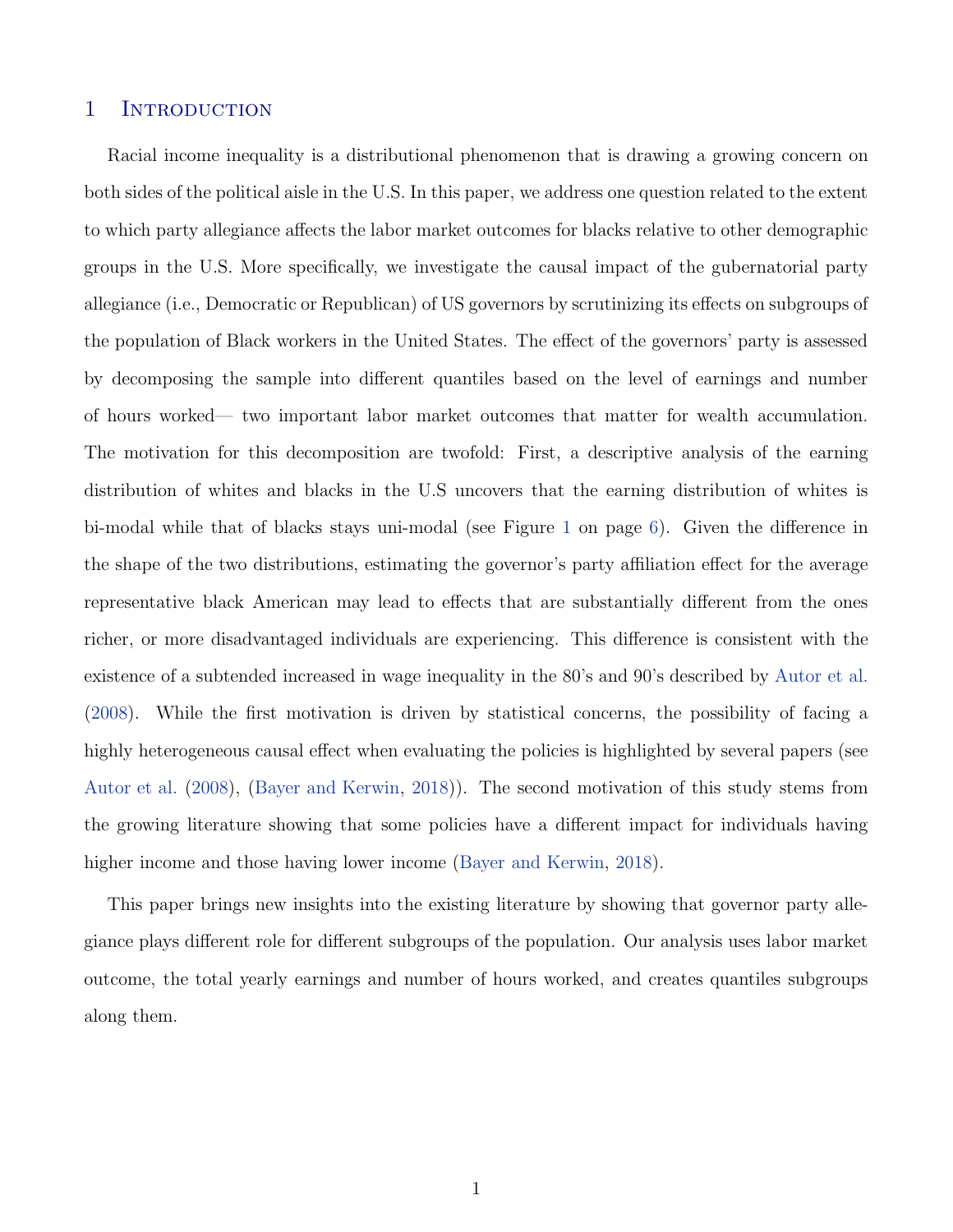Table 1: Causal effect of governor Party Affiliation on Number of Hours worked by Blacks

<span id="page-2-0"></span>

|                | $Q_1$ Earnings | $Q_2$ Earnings | $Q_3$ Earnings | $Q_4$ Earnings | Total Hours |
|----------------|----------------|----------------|----------------|----------------|-------------|
| $Q_1$ Hours    |                |                |                |                |             |
| $Q_2$ Hours    |                |                |                |                |             |
| $Q_3$ Hours    |                |                |                |                |             |
| Total Earnings |                |                |                |                |             |

<span id="page-2-1"></span>Notes: This table summarizes the qualitative results of the estimation of governor's party effects using RDD in different quartiles of earnings and hours worked. The cells left blank are subgroups with non statically significant effects at levels 1, 5, or 10%. The cells in green are subgroups with positive and statistically significant effects, while red cells are negative effects.

Table 2: Causal effect of governor Party Affiliation on Blacks' Earning

|                |  | $Q_1$ Earnings   $Q_2$ Earnings   $Q_3$ Earnings   $Q_4$ Earnings | Total Hours |
|----------------|--|-------------------------------------------------------------------|-------------|
| $Q_1$ Hours    |  |                                                                   |             |
| $Q_2$ Hours    |  |                                                                   |             |
| $Q_3$ Hours    |  |                                                                   |             |
| Total Earnings |  |                                                                   |             |

Notes: This table summarizes the qualitative results of the estimation of governor's party effects using RDD in different quartiles of earnings and hours worked. The cells left blank represent subgroups with a non statically significant effects at levels 1, 5, or 10%. The cells in blue are subgroups with positive and statistically significant effects, while red cells are negative effects. It should be noted that in none of the subgroups the party affiliation of the governor has any effect on the outcome except for the full sample.

We first document the growing, over-time, divergence in the distribution of annual wage of blacks and whites workers. This difference in the distribution is then tested using the non-parametric Kolmogorov-Smirnov test. The evidence differences in the distribution motivate our estimation method that combines a Regression Discontinuity Design (RDD) and decomposition of the sample by quantiles approach. We exploit marginal victories at the state gubernatorial elections to design an RDD to estimate the effect of the governor on black's labor market outcomes and use subgroups granular analysis to unveil a large heterogeneity in the treatment effects.

As summarized in tables [1](#page-2-0) and [2,](#page-2-1) the granular analysis of the causal effect of governors suggests that there is no difference between Republican and Democrat governors in most quantiles groups,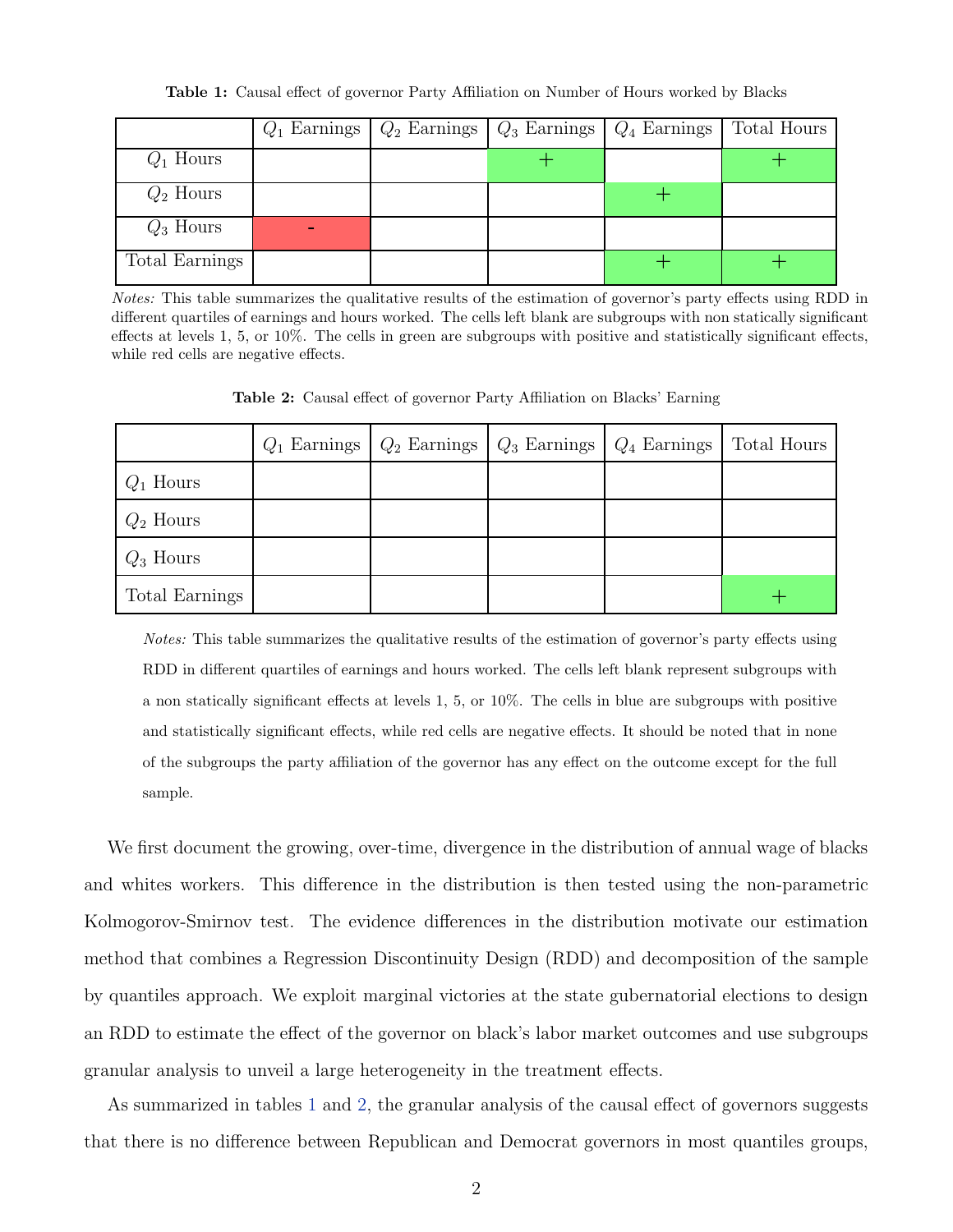especially for earning. As for hours worked, Democrat governors increase the participation of black workers at the highest quantiles of earning. Democrats governors decrease the total hours worked for black workers who have the largest number of hours and earn the least while increasing the number of hours of black workers earning more and working fewer hours than half of the sample. We also find that in the US, independent of the party affiliation of the governor, certain subgroups of black workers see no change in their labor market condition, suggesting the existence of a low-wage trap for lower-income quantiles individuals. The low-wage trap may be viewed as a situation where those black people already in low-paid work are not able to increase income no matter which party is in charge of making gubernatorial policies. One work is closely related to [Beland](#page-18-2) [\(2015](#page-18-2)) who showed that party allegiance matters with Democratic governors causing an increase in the annual hours worked by blacks relative to whites. While insightful, the methodology used in that work is silent on the income and worked hours distribution heterogeneity in investigating the question of the causal effect of party allegiance. The analysis is based on the first moments of the whole distribution of the black population, namely the average value. Several studies have shown that the analysis based on the average value or the median of the whole distribution may be misleading when the shape of the distribution is not well-behaved [\(Banzhaf et al.,](#page-18-3) [2019\)](#page-18-3). For instance, in surveying studies that look at race differences in analyzing the effect of pollution, [Banzhaf et al.](#page-18-3) [\(2019](#page-18-3)) conclude that the relationship estimated from aggregated data is only equal to the relationship at the micro-level if there are no group-level effects correlated with the variable of interest. Therefore, it is increasingly suggested to go beyond the aggregate average indicator analysis to a heterogeneous approach that explores finer sub-groups when analyzing race inequality and labor market issues. For instance, [Manduca](#page-20-0) [\(2018\)](#page-20-0) showed that the observed stable ratio between median black and median white family incomes conceals two large and diametrically opposed trends between 1968 to 2016. Along the same lines, the work by [Bayer and Kerwin](#page-18-1) [\(2018](#page-18-1)) discusses why the median black man's relative position in the earnings distribution has remained constant in the overall distribution over the past 70 years. They go beyond the standard mean or median to use the concept of rank earning gap that provides a finer picture of heterogeneity issues in several subgroups of the income distribution.

As mentioned earlier, empirically assessing the extent to which subgroups' considerations influence causal inference can increase our understanding of the link between global average effects and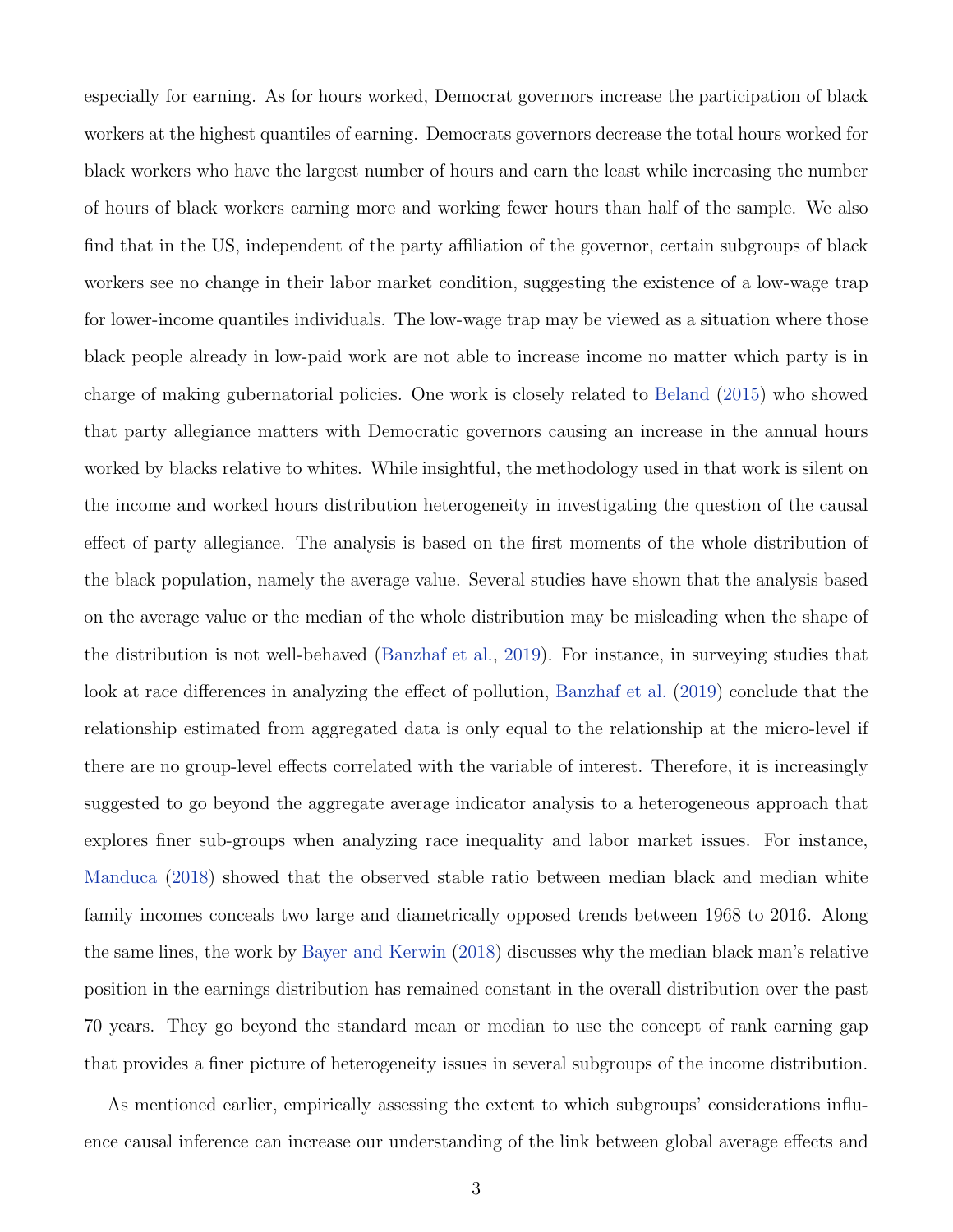more micro effects. The average effect may not be a meaningful statistic if the application of the analysis to a subgroup in the analysis of the effects does not lead to the same conclusion as the average effect on the whole distribution [\(Bertanha](#page-18-4), [2020](#page-18-4)). One important motivation to scrutinize in going beyond macro aggregate estimation to less aggregate analysis is the increasing public demand for more robust approaches to the evaluation of public policy programs directed toward specific subgroups of the population [\(Darity Jr. et al.,](#page-19-0) [2021](#page-19-0); [Heckman](#page-19-1), [2001\)](#page-19-1). There is a small but growing strand of literature that is looking at these issues in using Regression discontinuity design approaches. For instance, [Frandsen et al.](#page-19-2) [\(2012](#page-19-2)) use quantile treatment effects in the regression discontinuity designs design for studying the distributional effects of a children's education program. Their data exhibits regular distributions, excluding the possibility of dealing with isolated masses in the analysis, unlike our income and hours worked data. Along the same lines, [Huang and Zhan](#page-19-3) [\(2020\)](#page-19-3) provide a methodology for performing causal inferences that combine both a local quantile regression analysis and a regression discontinuity design.

The remainder of this paper unfolds as follows: In Section 2, describes some background by explaining the crucial role of the governor in shaping the US labor market. Section 3 presents some descriptive statistics of the data, while section 4 discusses the results obtained from the causal inference.

### 2 The role of US governors in the shaping of states' labor markets

The US political system grants governors with a high degree of power over the management of the rules that shape the states' economies, including labor market conditions. The governor heads the executive branch in each state, sets policies, prepares and administers a budget, recommends legislation, signs laws, and appoints department heads. Governors can veto state bills. Unlike U.S. presidents, many governors also have additional veto powers at their disposal. For instance, most states provide governors the power of the line-item veto, which gives governors the ability to strike out a line or individual portions of a bill while letting the remainder pass into law. However, party composition at the state legislature has consequences on how governors will implement their own policy agendas. Alternatively, when the governor is not from the same party as the one controlling the state, she/he may have to work harder to build relationships and to reach a consensus. In the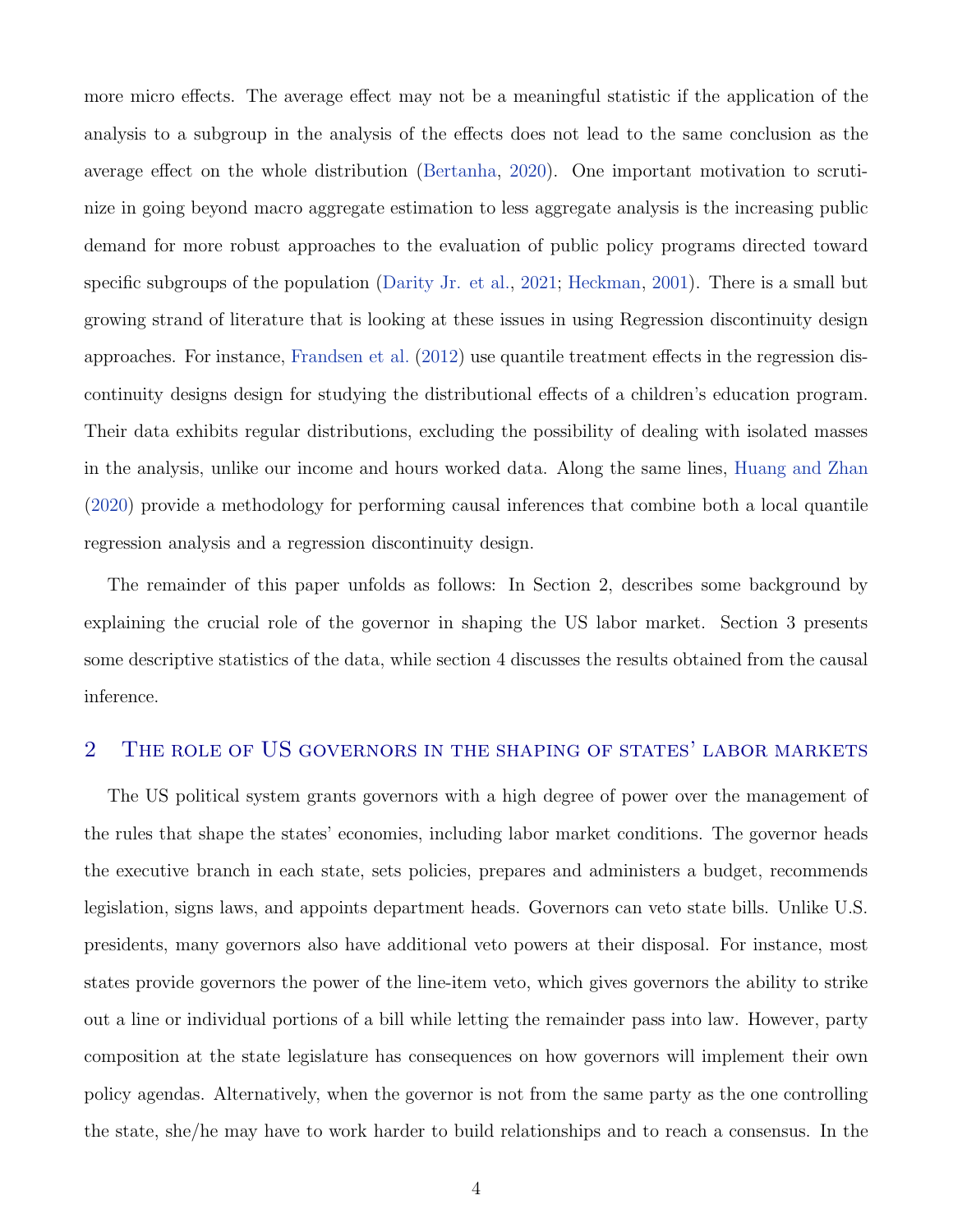situation known as unified government where the governor's party affiliation controls the legislature, governors are hamstrung in their ability to implement their policy choices. Under the leadership of the governors, states can set taxes, manage budgets, and regulate businesses. They can also enforce worker protections by regulating issues related to minimum wage, overtime pay coverage, anti-discrimination protections, workers' compensation, unemployment insurance, paid sick leave, and paid family leave. Other state activities that are important in shaping the labor market include managing the healthcare system, funding the public sector retirement plans, increasing access to affordable home care, and providing childcare services. The way these policies are implemented is of particular importance for people working in low-paid jobs including janitorial, delivery, home care, agriculture, landscaping, security, hospitality, trucking, transportation, and warehousing. The substantial role governors play suggests that their gubernatorial party affiliation could have a pivotal role in shaping the labor market allocations.

### 3 Data and Descriptive Analysis

The data used in this paper are obtained by matching gubernatorial elections and the data from the Current Population Survey's (CPS's) March supplements from 1977 to 2008 as constructed by [Beland](#page-18-2) [\(2015\)](#page-18-2).[1](#page-5-0)

### 3.1 COMPARING INCOME DISTRIBUTION BY ETHNICITY

The large majority of work on the racial difference in labor outcomes has focused on mean or median differences [\(Bayer and Kerwin](#page-18-1) [\(2018](#page-18-1)), [Chetty et al.](#page-18-5) [\(2020\)](#page-18-5)). By focusing on measures of central tendency, there is a possibility that the measure of the effect does not fully capture the reality in the context of US racial wealth inequality. In a recent paper, [Bayer and Kerwin](#page-18-1) [\(2018\)](#page-18-1) have identified some economics reasons to be interested in the full distribution of income when analyzing the racial wage gap: the disproportionate recent increase in non-work among U.S black  $men<sup>2</sup>$  $men<sup>2</sup>$  $men<sup>2</sup>$  and recent evidence suggesting that economic changes such as raising general inequality differently affected black outcomes at different points in the distribution. For similar reasons, our

<span id="page-5-0"></span><sup>&</sup>lt;sup>1</sup>For detail on the construction of data set see [Beland](#page-18-2) [\(2015\)](#page-18-2) in Section III.

<span id="page-5-1"></span><sup>&</sup>lt;sup>2</sup>The over representation of black men out of labor market exacerbated the need to account for all men to avoid sample selection issues.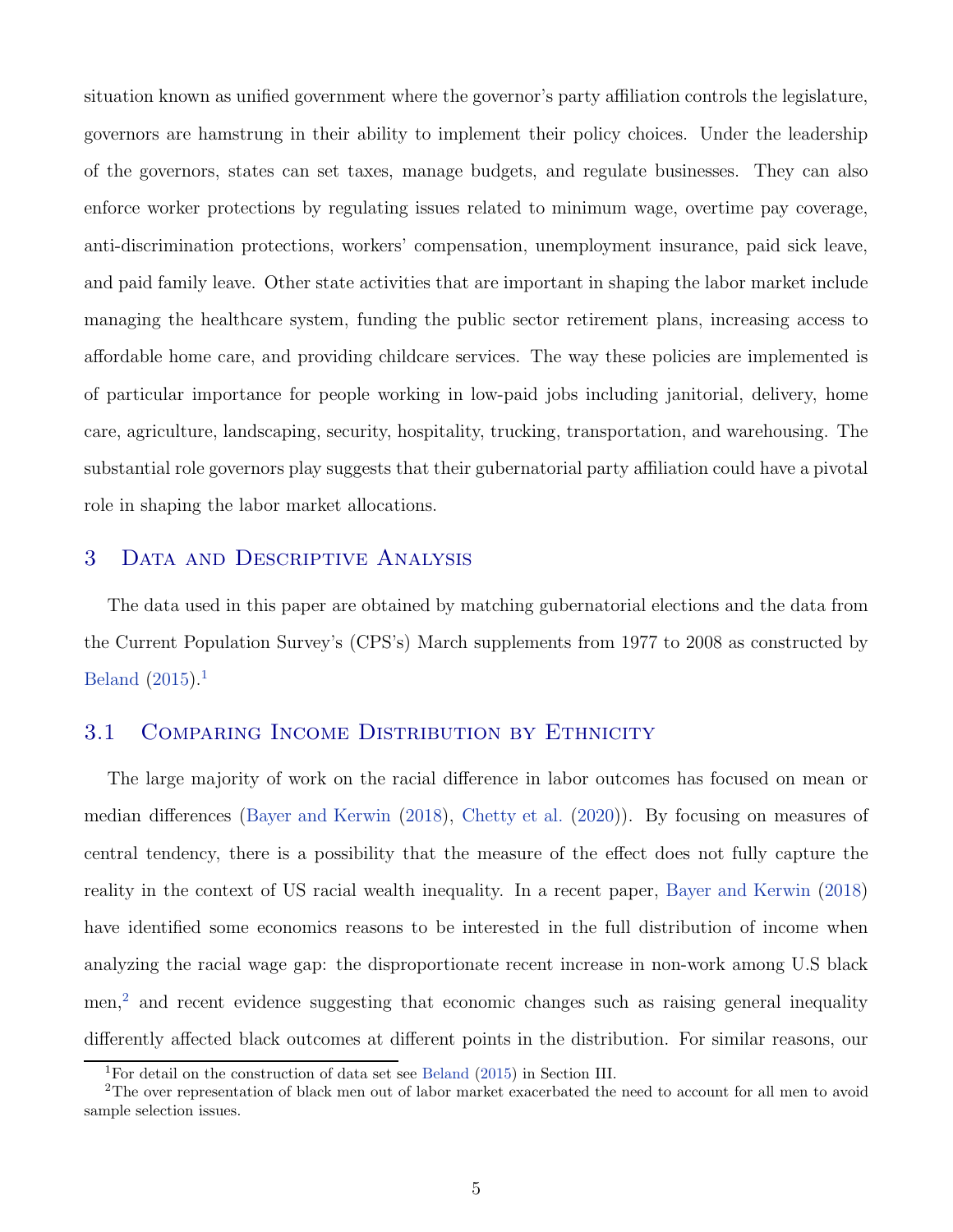<span id="page-6-0"></span>analysis will take a holistic approach by examining the causal effect at all parts of the distribution.



Figure 1: Distribution of Income by Race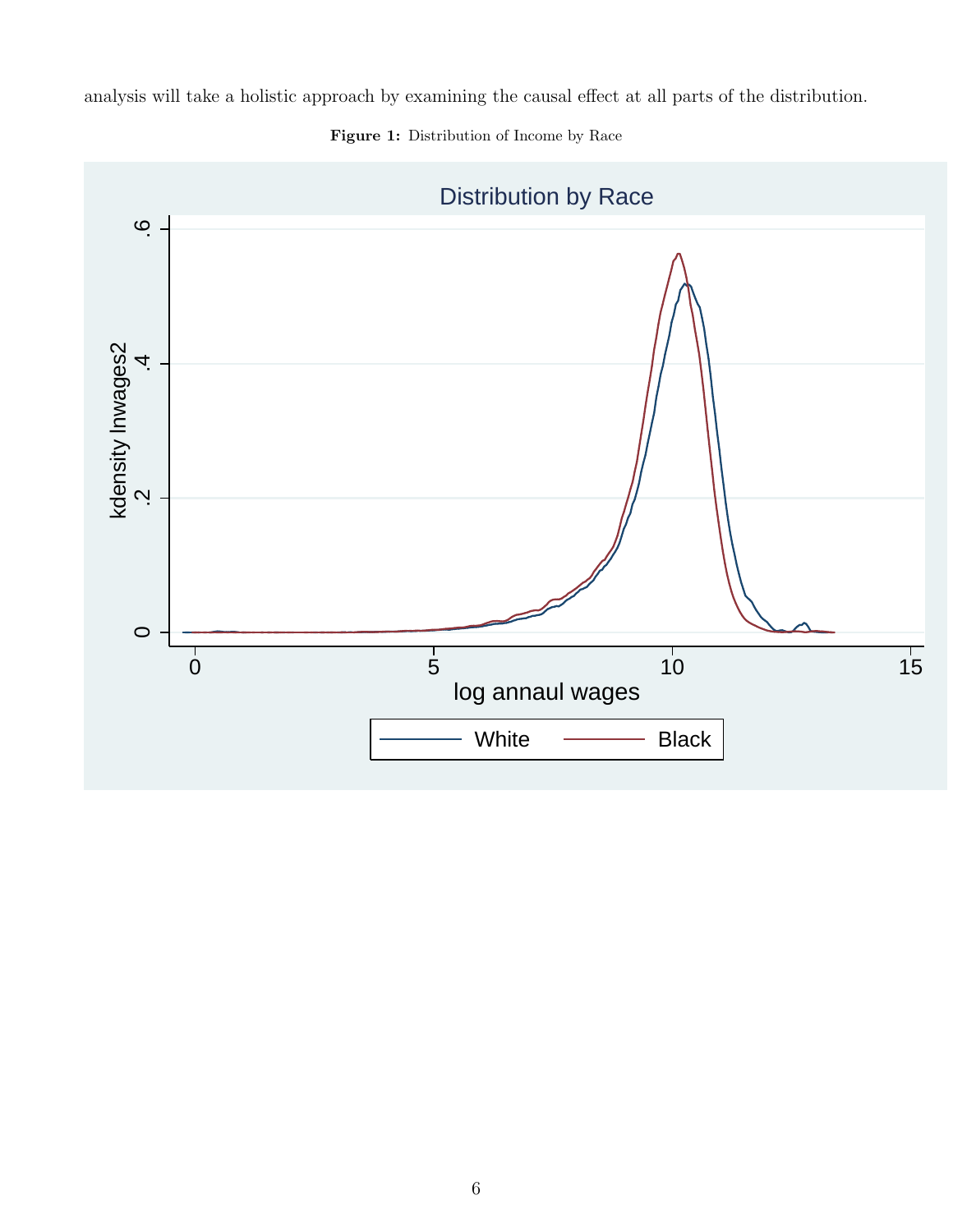<span id="page-7-0"></span>



The analysis of figures [1](#page-6-0) and [2](#page-7-0) as well as figures [5](#page-22-0) to [9](#page-24-0) [in Appendix [A\]](#page-22-1) produce statistical evidence supporting fundamental difference (beyond mean or median) in the income distribution by race. Each figure represents the distribution of the natural logarithm of individual annual income by ethnicity.





Figure [1](#page-6-0) shows that the income distribution of whites is bi-modal while of blacks is uni-modal. A Kolmogorov-Smirnov test for difference in the distribution confirms that at both distributions are different with the white individuals distribution more likely to have larger values.<sup>[3](#page-7-1)</sup>

Figures [2](#page-7-0) and [3](#page-7-0) present the dynamic of the distributions over time. While from 1977 to 1992 the distribution of whites income dominates that of blacks, it is only from 1993 that the shapes of the distribution start to diverge. As we move from 1993 to 2008, the whites' income distribution

<span id="page-7-1"></span><sup>3</sup>The results of the others Kolmogorov-Smirnov tests are similar.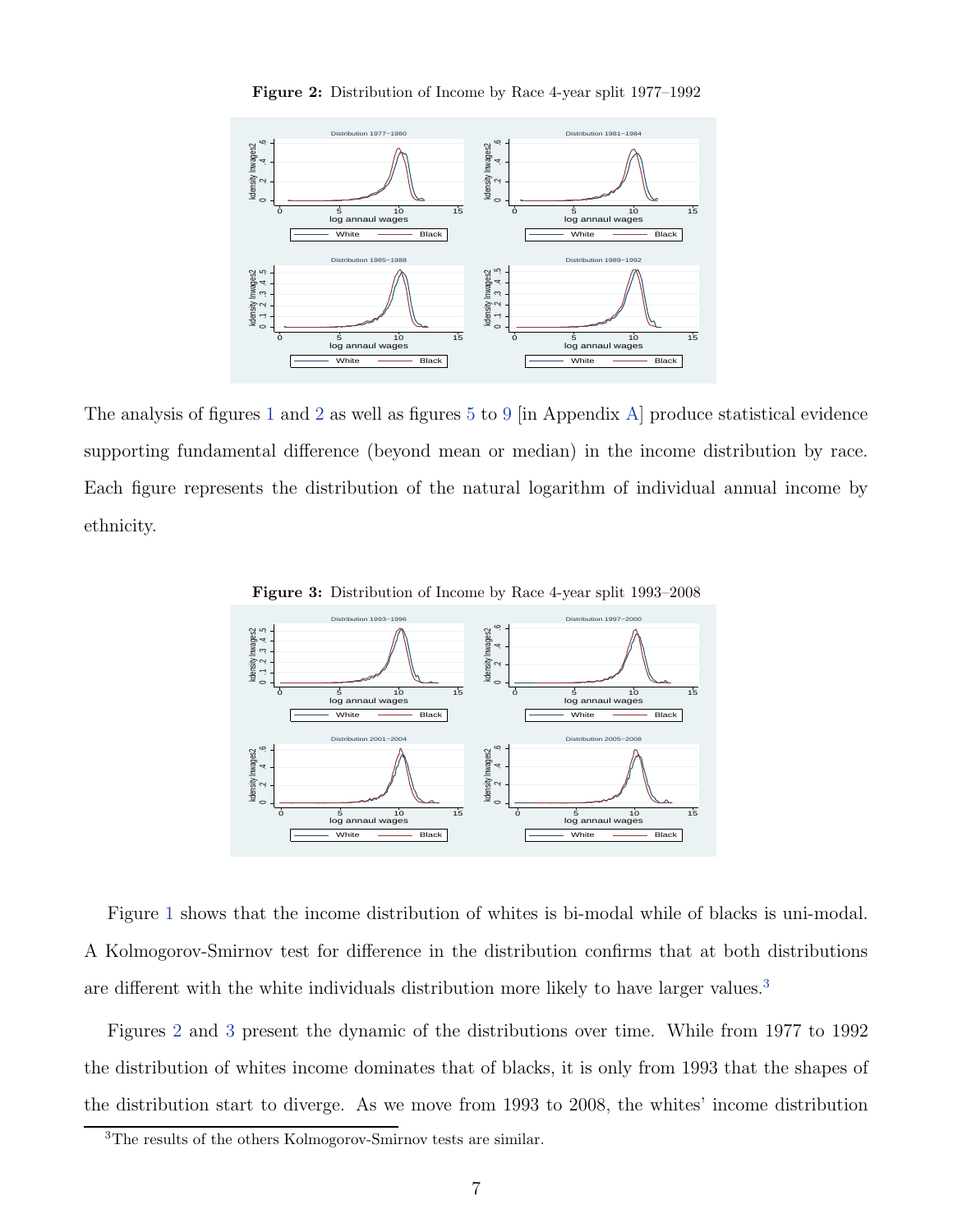becomes more bi-modal. This means the level of income inequality become more pronounce for whites than for blacks.<sup>[4](#page-8-0)</sup> Figures [3](#page-7-0) to [5](#page-22-0)  $\vert$  in [A](#page-22-1)ppendix A suggest that the observed divergence in income distribution by ethnicity is present irrespective of the party allegiance of the ruling state's Governor.

To the extent that the distribution of income exhibits substantial differences and they are existing evidence of differential effects of the policy depending on the position of a black worker in the distribution, we propose a holistic approach to the causal analysis of political parties in labor market outcome in the US.

### 3.2 Evidence of Discontinuity by Quantiles Subgroups

The application of the RDD methodology for each quantile implies that we need to investigate the presence of discontinuity at 0 percent at each income quantiles subgroup. The Figure [4,](#page-9-0) and figures [10,](#page-24-1) and [11](#page-25-0) [in Appendix [A\]](#page-22-1) have four panels, each of them representing a quantile of annual income. Each panel shows the discontinuity at 0 percent, this represents a Democratic governor barely marginal win over a Republican. Figure [4](#page-9-0) represents the hours worked by white and black workers. Figure [10](#page-24-1) and [11](#page-25-0) in Appendix [A](#page-22-1) represent respectively the proportion of employed and the natural logarithm of earning of whites and blacks.

Figure [4](#page-9-0) suggests a positive effect of having a Democrat governor on the number of hours worked by workers. The effect seems to be concentrated at the lowest quartile. While the effect looks stronger for blacks it also exists for white in the first quartile. The heterogeneity in the evidence of the presence of discontinuity at the cut-off supports the need for an in-depth analysis of the effect of political parties.

The other labor market outcomes of interest in this section's analysis are the probability of employment represented in Figure [10](#page-24-1) and the the annual total earning shown in Figure [11.](#page-25-0) The analysis of figures [10](#page-24-1) and [11](#page-25-0) suggests that a Democrat victory has a positive effect on the probability

<span id="page-8-0"></span><sup>&</sup>lt;sup>4</sup>[Heywood and Parent](#page-19-4) [\(2012](#page-19-4)) provide empirical evidence that the racial wage gap is the largest at the very top of the distribution of pay components related to bonuses, commissions, and so forth. The authors, however, do not address the question as to whether bonuses and commissions can be used to discriminate against an employee because of their sex, race, age, disability, or religion. While there is suggestive evidence that non-black managers hire more whites and fewer blacks than do black managers [\(Giuliano et al.,](#page-19-5) [2009\)](#page-19-5), there is also no obligation on employers to make the criteria for awarding bonuses transparent.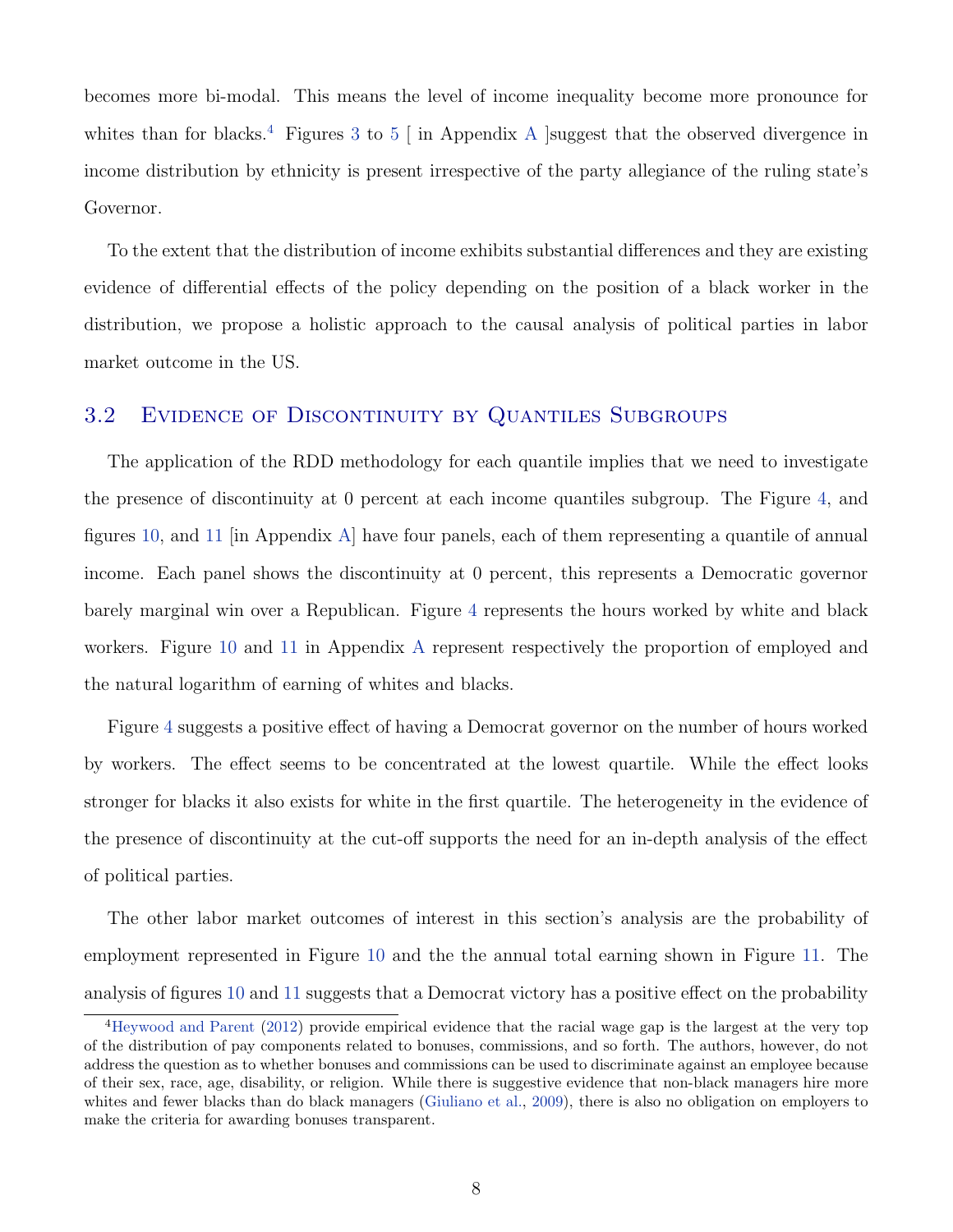<span id="page-9-0"></span>Figure 4: Margin of Democratic Victory and Total Hours Worked per Year for black (left on each panel) and white (right on each panel). The analysis is by Earning quartile.



of work and earning when individuals in the first and second quartiles are considered. The effects are larger for black workers and virtually no effect for white workers. Moreover, as we move to higher quartiles, electing a Democrat governor does not affect the extensive margin of working irrespective of the race.

The results suggest a certain level of heterogeneity in the effect of governors' party allegiance on labor market outcomes. Individuals with earnings in the lower quartiles (first and second) seem the most affected by the marginal election of a democrat vs a republican governor. It is worth noting the fitted values obtained in Figures [4](#page-9-0) and figures [10](#page-24-1) and [11](#page-25-0) [in Appendix [A\]](#page-22-1) are estimated without controlling for any covariates. The next section extends this analysis by introducing additional controls for better precision and by dividing the sample into quartiles along two dimensions (annual income and hours worked). This also enable us to understand more precisely the extend of the heterogeneity of the governors effect on labor market outcome.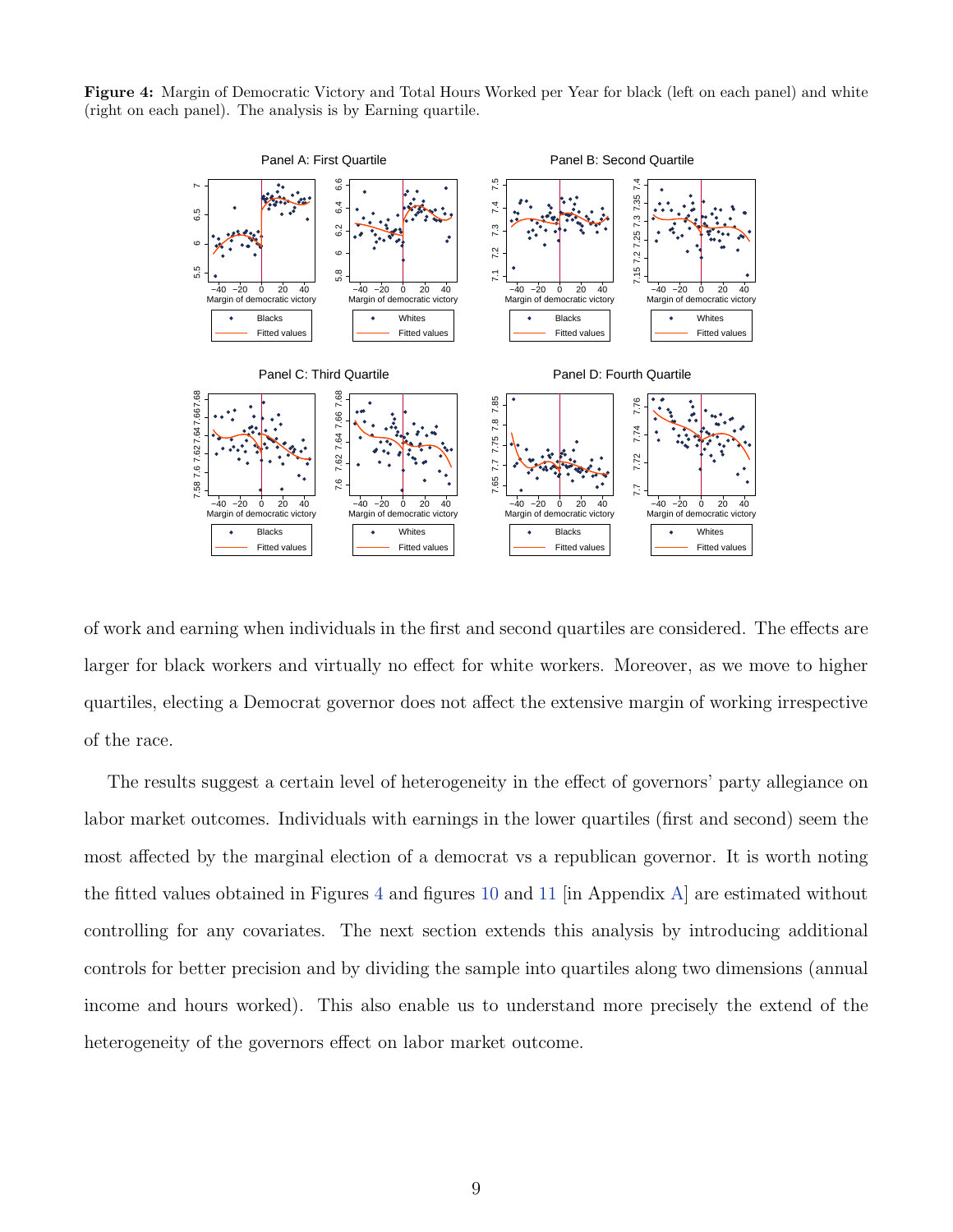### 4 Methodology for The Causal Estimation

The effects of interest are identified based on the application of the regression discontinuity design (RDD) to different sub-groups in the sample. The use of an RDD helps to account for potential endogeneity of the victory of a specific party's governor (see [Beland](#page-18-2) [\(2015](#page-18-2)), [Lee](#page-19-6) [\(2001\)](#page-19-6)). The assumption used for identification is that in case of marginal victory, conditional on some observable factors, there are no other unobservables factors driving both the outcome of interest and the victory of a governor of a specific party.

The descriptive analysis of earnings of black workers and white workers summarized in figures 1, 2, and 3 suggests that the earning distribution of White workers is bi-modal while that of black workers is uni-model. The nature of the difference in the distribution makes the relevance of the average treatment effect as the parameter of interest questionable. Especially in a situation where the treatment effect has a very high likelihood of being heterogeneous. This implies that the estimation of the conditional expectation of difference estimators could be biased because of the non-symmetry of the treatment effects distribution. Indeed, the RDD creates a quasi-experiment around the cut-off of marginal victories, but the difference in the distribution of earnings could lead to an asymmetric distribution of treatment effects, which poses threats to significance testing as noted [Deaton and Cartwright](#page-19-7) [\(2018\)](#page-19-7) for randomized control trials  $\text{RCT}$ .<sup>[5](#page-10-0)</sup>

To alleviate the consequence of potential biases in the estimates of the governors' effects using the full sample, we propose an estimation of the treatment effect on subgroups along earning and total hours-worked quantiles.<sup>[6](#page-10-1)</sup>

For each quantile group, the following model is estimated

<span id="page-10-2"></span>
$$
Y_{ist} = \beta_0 + \beta_{1,\tau} T_{st} + \beta_{2,\tau} T_{st} \times Black_i + G(MV_{st}, Black_i, X_{ist}) + \varepsilon_{ist}.
$$
\n(1)

The parameters of interest are  $\beta_{2,\tau}$  with  $\tau$  being a specific quantile. For an individual i, in the state s at time t,  $Y_{ist}$  is the labour market outcome.  $T_{st}$  is a dummy variable that takes the value

<span id="page-10-0"></span><sup>5</sup>[Deaton and Cartwright](#page-19-7) [\(2018\)](#page-19-7) show that even in RCT, when the distribution of treatment effects are not symmetric the classical inference strategy may not be appropriate. RDD is usually considered as the quasi-experimental strategy closest to RTC, the over-representation of whites at the top of the distribution means that if the effect of governor depends on the level of income, the asymmetry is very likely.

<span id="page-10-1"></span><sup>&</sup>lt;sup>6</sup>The presence of masses probabilities on the distribution of earnings and total hours-worked prevents the used quantile regression for RDD as in [Frandsen et al.](#page-19-2) [\(2012\)](#page-19-2) which would have been our preferred estimation method.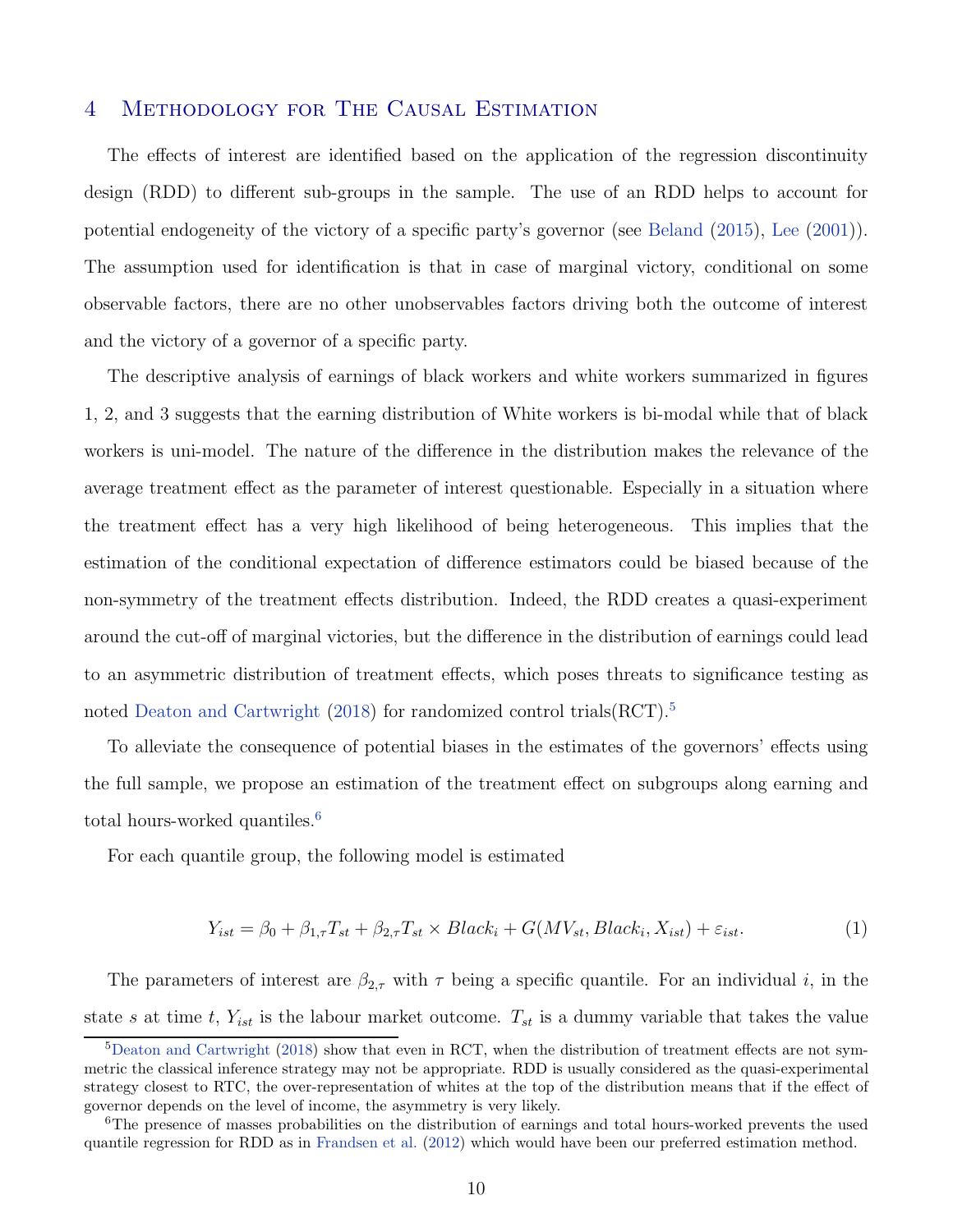1 if a Democrat is in office as a governor in the state s at time t. The variable  $Black<sub>i</sub>$  indicates the ethnicity of the individual i, it takes the value 1 if the person is an African American and zero otherwise.  $MV_{st}$  is the victory margin in the last gubernatorial election in state s prior to year t.  $X_{ist}$  is the set of other observable characteristics that can affect the labor market outcome  $Y_{ist}$ .  $G(.,.,.)$  represented different functional form specifications. The estimation of the parameters of Equation [\(1\)](#page-10-2) for each quantile group using an OLS estimator will deliver a consistent estimator under the assumption that the distribution of the labor market outcomes is similar in the subgroups.

### 5 Discussion of Empirical Findings

### 5.1 Estimation Results

Table [5](#page-26-0) to Table [10](#page-29-0) in Appendix [B](#page-25-1) show the results of the estimation of the causal effects of governors party affiliation decomposed in quantile sub-groups along two dimensions: earning and hours worked. Table [5](#page-26-0) shows that when democrat governors' policies are implemented, only black people in the high-earning quantile increase their average number of hours worked. However, blacks in the lower-earning quantile do not increase the average number of hours worked. The stagnation of the average number of hours worked in the lower-earning quantiles may be viewed as "an hour trap", suggesting that incentives for blacks to work more hours are not boosted by Democrat policies in a complex economic and social environment which is shaped by the welfare system, the childcare, and the Medicare. There are several ways for understanding this finding. One possible interpretation is that all blacks in that earning quantile do not increase at all their hours worked when Democrat policies are implemented. Another interpretation is that even if we assume some black in that low earning quantile increase the number of hours worked, this would be counterbalanced by another black in the same lower earning group that reduces the amount of time they used to work. The combined effect of these two forces can contribute to keeping the number of hours worked unchanged in the low earning quantiles. In that sense, the effects of the policies may not be effective in increasing the number of hours worked for black workers in the lower-earning quantiles. If a low-income black is already working too much to pay his/her bills, a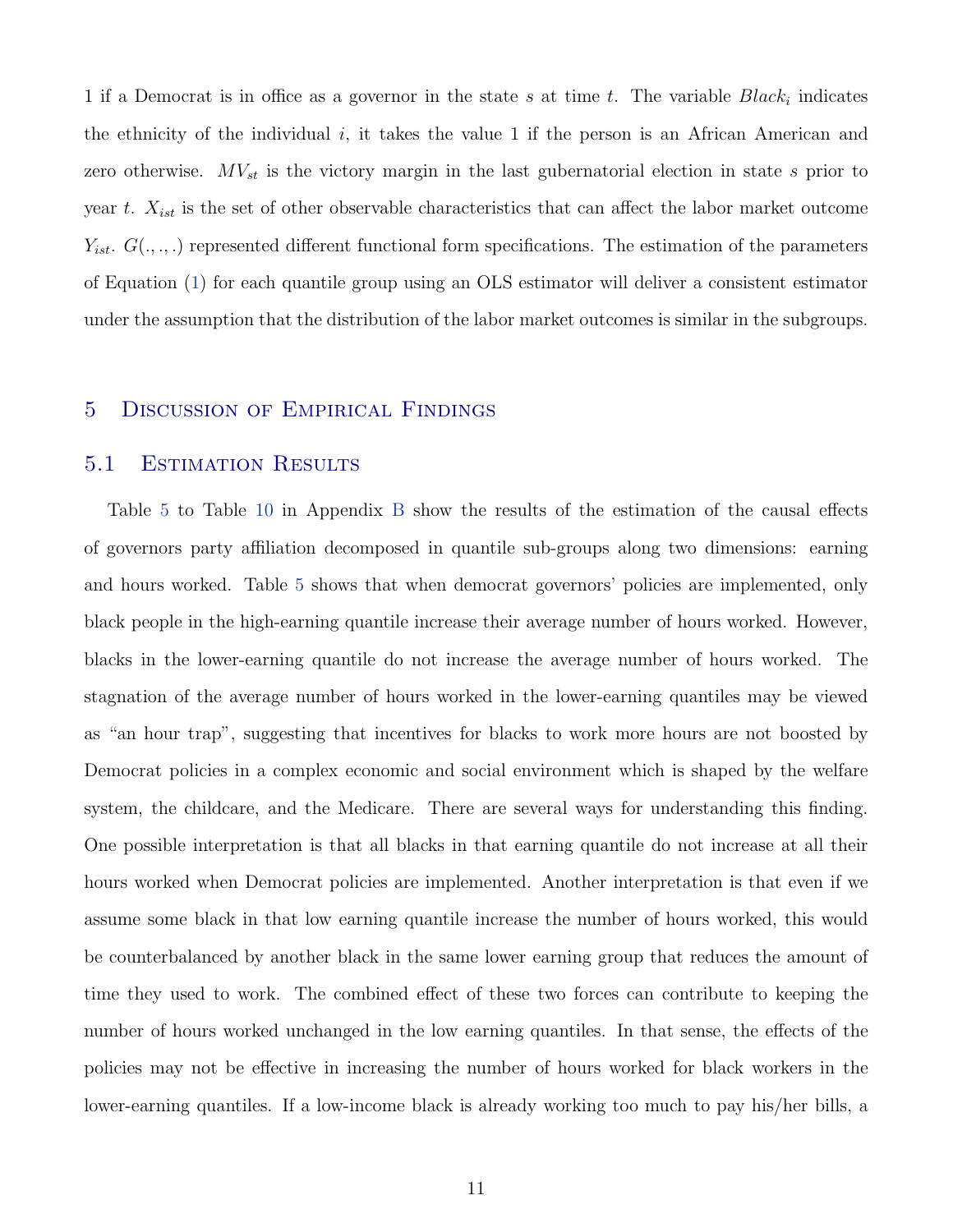government policy that increases childcare or paid sick leave may give incentive to that person to reduce his/her hours of works and enjoy more leisure time to have a more balanced life. In addition, the combination of income taxation combined with restrictions for people in the welfare system may also contribute to reduce work incentives and hold back hours worked for blacks. There is literature that discusses how work fatigue accumulates over time as a consequence of work effort and can lead workers to reduce the number of hours worked [\(Cygan-Rehm and Wunder,](#page-18-6) [2018;](#page-18-6) [Donsimoni,](#page-19-8) [2020\)](#page-19-8). In the same way, health issues may create an incentive to work less, work fatigue may result in people who are already working several jobs or too many hours to reduce the number of hours worked.<sup>[7](#page-12-0)</sup>

While it is commonly believed that democrats tend to put greater emphasis on addressing poverty and unemployment issues [\(Beland](#page-18-2), [2015;](#page-18-2) [Leigh,](#page-20-1) [2008](#page-20-1); [Sieber and Izraeli,](#page-20-2) [2018](#page-20-2); [Wolf,](#page-20-3) [2015](#page-20-3); [Wright,](#page-20-4) [2012\)](#page-20-4), our findings contrast and complement the study done by [Beland](#page-18-2) [\(2015\)](#page-18-2) who using aggregate data found that under Democrat governors, blacks are more likely to work, participate in the labor market, and work more intensively. As [Beland](#page-18-2) [\(2015\)](#page-18-2) mentioned, more work is needed in this area to understand the full extent of the role of political parties.

The findings in Table [5](#page-26-0) also show that the democrat governors' policies only give incentive to black in the highest-earning quantile to increase their average hours worked. State policies that subsidize childcare may have different effects on workers depending on the classification in terms of earning quantiles. It could be that childcare for instance allows black in the highest-earning quantile to take time away from childrearing to increase their hours worked.<sup>[8](#page-12-1)</sup>

Table [6](#page-27-0) shows that none of the earning quantile taken individually experienced an increase in earnings after Democrat governors implemented their labor policies. This may be because some workers who were already working too much decide to reduce their hours worked if for instance the minimum wage, childcare, or sick leave days become paid under democrat governors' policies. In that case, the reduction in time may be driven by the need for a more balanced life. This may

<span id="page-12-0"></span><sup>7</sup>Racial and ethnic minority populations have lower levels of access to medical care in the United States [\(Williams and Rucker,](#page-20-5) [2000\)](#page-20-5). One recent shred of evidence on this issue is that Blacks are about half as likely as Whites to receive treatment for depression [\(McGregor et al.,](#page-20-6) [2020\)](#page-20-6).

<span id="page-12-1"></span><sup>8</sup>The U.S. welfare system is composed of dozens of programs whose management is also shared by states and local governments, which actually deliver the services and contribute to funding. For instance, states can use funds related to the Temporary Assistance for Needy Families (TANF) to provide benefits to low-income families to help pay the costs of working, such as childcare or transportation.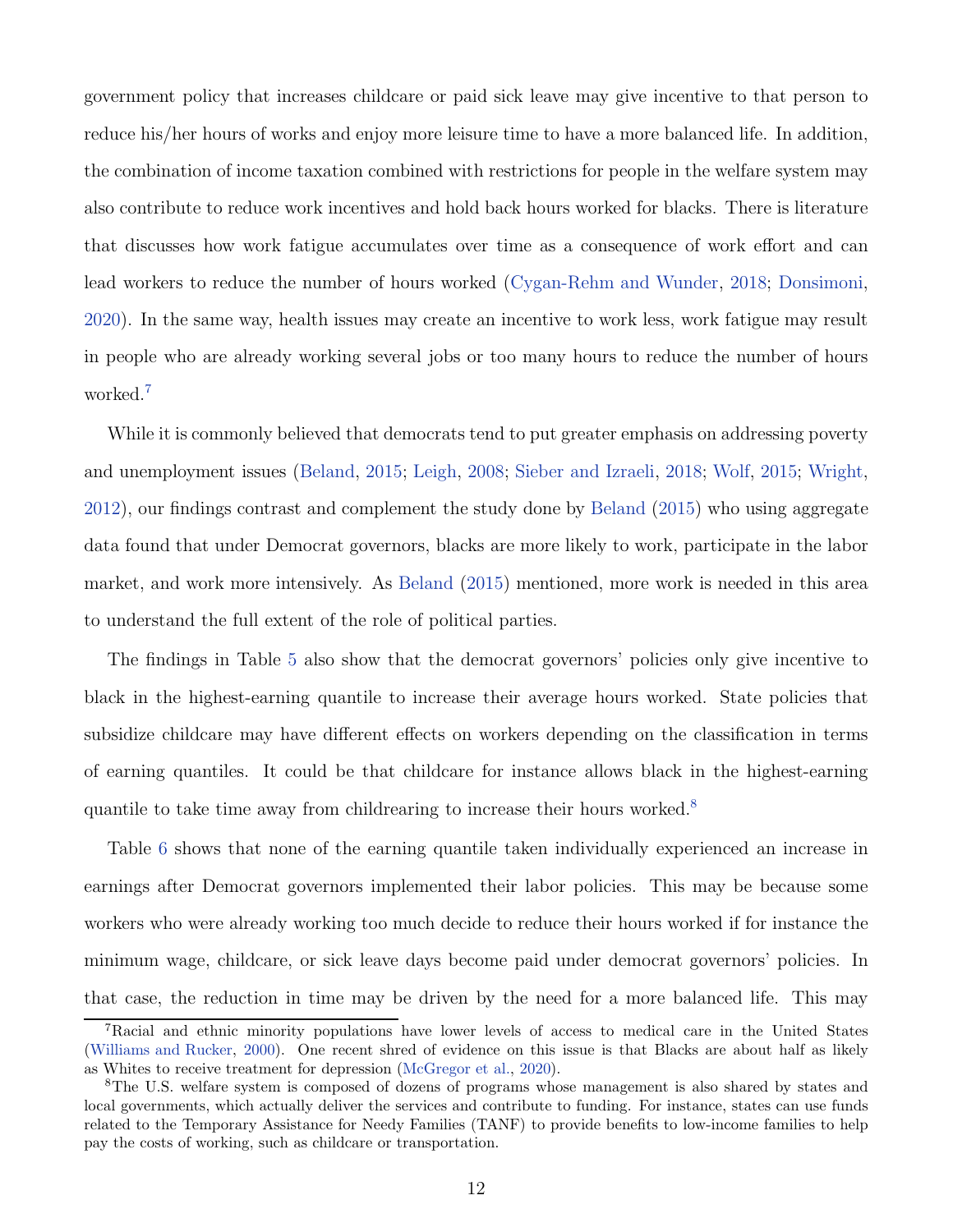suggest the importance of empirically analyzing work fatigue as a factor to be taken into account in labor supply decisions along with democrat governors' policies.<sup>[9](#page-13-0)</sup>

Table [7](#page-27-1) shows that only workers with the lowest number of hours worked to increase their number of hours worked after democrat governors implement their labor policies. This represents a total of 34% of black workers who decide to increase their number of hours worked.

Table [8](#page-28-0) shows that in contrast to [Beland](#page-18-2) [\(2015\)](#page-18-2) results, at the more micro subgroup level of hours worked, there has not been an increase in the earnings at all. This may suggest that the increase in hours worked observed in the lowest quantile of hours worked in Table [7](#page-27-1) did not translate into a substantial increase in earnings. This could be viewed as a wage trap for that subgroup. It may be that the increase in hours worked is mainly driven by new workers. New workers who enter that subgroup after democrat governors policies are implemented may be new immigrants or people coming out of the welfare system or from prison whose marginal earnings are equal to or below the average wage of people who were already in that subgroup before the policy is implemented. This situation may be connected to the comparing marginal wage of new workers in a group with that of the average wage of worked already in the group before the implementation of the policy. If the marginal wage of new workers is less than the average wage of preexisting workers in that group, the average wage in that subgroup will not increase.<sup>[10](#page-13-1)</sup>

Table [8](#page-28-0) shows that at the more micro levels in terms of subgroups related to the number of hours worked and earnings quantiles, there has not been an increase in the earnings at all. This also could be explained by the effect of the marginal wage of new workers in a subgroup being less or equal than the average wage of preexisting workers in that subgroup, which leads to the average wage in that subgroup not increase after the democrat governor policies are implemented.

Table [9](#page-28-1) shows that there is no subgroup of black workers in terms of hours worked and earning quantiles that we're able to increase their earnings after the democrat governors' policies are implemented.

Table [10](#page-29-0) brings additional light to Table [7](#page-27-1) by showing that workers in the subgroup composed of black workers in the first quantiles in hours worked and third quantiles in earnings  $(Q_1)$  Hours

<span id="page-13-0"></span><sup>9</sup>According to [Ricci et al.](#page-20-7) [\(2007\)](#page-20-7), prevalence of fatigue is estimated at 37.9% in the U.S. workforce.

<span id="page-13-1"></span> $10E$ ven today, black workers are over-represented in low-wage entry-level jobs. In 2018, black workers made up 18% of minimum wage workers despite being only 12.7% of the population [\(US Joint Economic Committee](#page-20-8), [2020](#page-20-8)).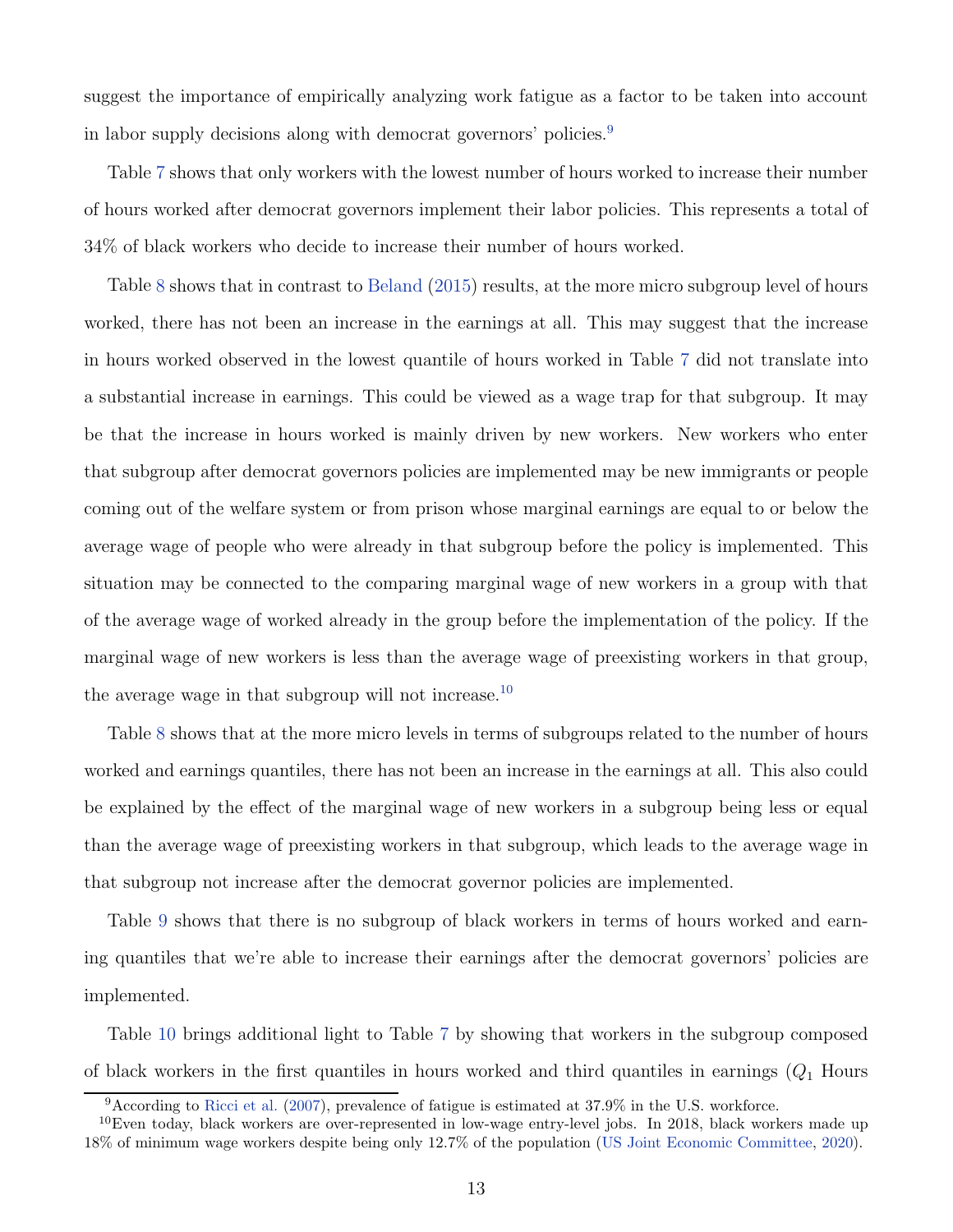and  $Q_3$  Earnings) and those in the second quantiles in terms of hours worked and third-fourth in earnings  $(Q_2)$  Hours and  $Q_4$  Earnings) are the ones that increase their number of hours after the democrat governors' policies are implemented. Again, the behavior of workers in  $Q_1$  Hours and  $Q_3$  Earnings shows that actually, only the workers who work the least and have earnings in the third quartile decide to increase their supply of labor. This raises the question of whether there is a "catching-up with the Jones" phenomena at play as those who work the least and are in the top highest-earning quantile do not increase their hours worked. The workers in the subgroup  $Q_2$  Hours and Q<sup>4</sup> Earnings may be standard top earners who find it possible to increase the number of hours worked, given their flexible preferences between labor and leisure after the democrat governors' policies are implemented.

Since the findings demonstrate that subgroup heterogeneity with respect to hours worked and earnings should be of interest to policymakers. The functioning of the American welfare system is a good one important element to have in mind when analyzing the full picture from our empirical results.

# 5.2 Understanding why hours may increase or decrease while wage decrease or remain fixed for certain subgroups

Let us start with explaining why wage may decrease or remain fixed. After the policy, if in a subgroup, there are new entrants (welfare leavers) who decide to work full time but have an average wage that is lower than the previous average wage of that subgroup, then the average wage of that subgroup will decrease while the number of hours is increasing. Another explanation for the decrease in wage in a subgroup maybe that new entrants (welfare leavers) do not work for four quarters in a row, signaling a potential problem with employee retention and stability. Now let us provide a possible explanation for a decrease in hours as it related to the welfare system. It may be after that after the state policy, the number of people previously in the subgroup but that are not able to keep stable jobs is more important quantitatively than people (welfare leavers) entering that subgroup that are working full time. $11$ 

<span id="page-14-0"></span> $11$ On the period 1981-2017, [Wrigley-Field and Seltzer](#page-21-0) [\(2019\)](#page-21-0) found that black/white displacement disparities have grown over time, with excess Black displacement doubling for women and tripling for men since the 1990s. They found that during the 1990s, being Black replaced lacking a college degree as the better predictor of displacement.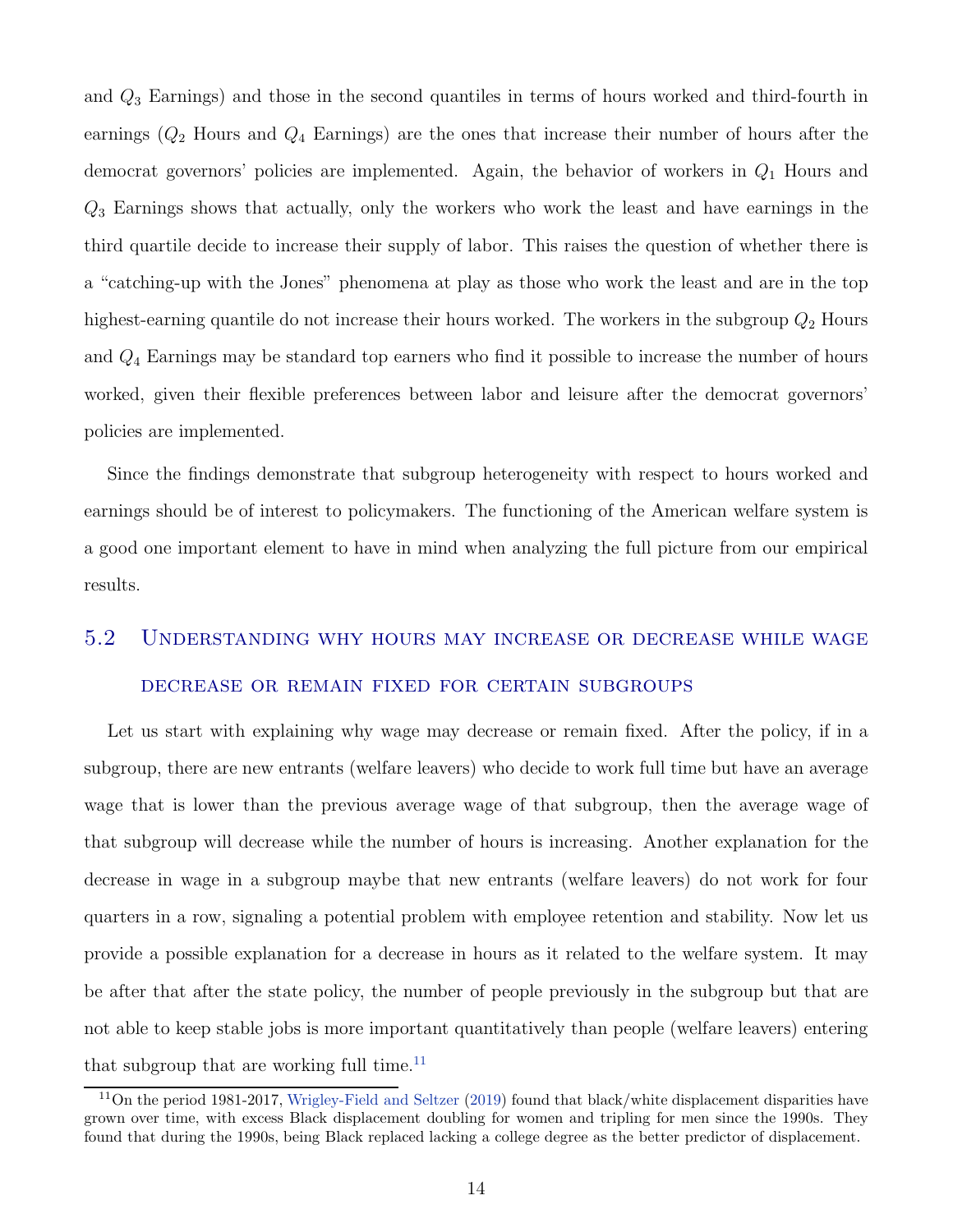### 5.3 Earning trap and hours worked trap

The results have shown that the average wage of several groups does not change when the policies are implemented. This suggests several subgroups experience a "wage trap" , especially the group with the lower average wage. The "low-wage trap" shown in the estimations may be understood as a situation where those already in low-paid work are not able to increase their income when democrat governors implement their policies. The combination of income taxes, social security contributions, and benefits withdrawal may "tax away" all or a large part of any wage gain.<sup>[12](#page-15-0)</sup>

The estimations have also shown that the number of hours worked does not change after the democrat governors implement their policies. This suggests the existence of a "hours worked trap" referring to a situation where the number of hours worked does not change for a certain subgroup of workers. Income restrictions related to the welfare system may be an important factor to be considered in explaining the hours' trap observed for certain subgroups. Some restrictions in the welfare system can entertain situations where increasing the number of hours worked is judged by certain subgroups to be not to not optimal from a well-being standpoint due to expected incomerelated benefits which would be lost upon working a full-time paid job.

# 5.4 State policies are needed to improve the income gains of those who have left welfare for work

The benefits and taxes can create a wage floor below which increasing the number of hours worked for certain subgroups does not bring any financial gain in the short term.<sup>[13](#page-15-1)</sup> Taxes and benefits while affecting earnings shape work incentives. If earnings gains are insufficient to counter reductions in benefits, the number of hours worked may decrease or be stagnant for certain subgroups. Therefore, there is a need for a comprehensive strategy to assist individuals in the subgroups where both earnings and hours worked do not change after the democrat governors' policies are implemented. In assisting these subgroups, developing new innovative ways to deal with issues related to low

<span id="page-15-0"></span><sup>&</sup>lt;sup>12</sup>The growing stratification economics literature contends that social prejudices influence productivity in labor markets [\(Darity et al.](#page-18-7), [2017\)](#page-18-7). Historically, black workers are less likely to work in jobs that provide retirement benefits. As far as back during the interwar 1919-1943, [Whatley and Sedo](#page-20-9) [\(1998\)](#page-20-9) found that black workers had less access to stable jobs (high-turnover jobs) and complained about several kinds of discrimination in job assignments.

<span id="page-15-1"></span><sup>&</sup>lt;sup>13</sup>[Derenoncourt and Montialoux](#page-19-9) [\(2020\)](#page-19-9) provide a piece of causal evidence on how minimum wage policy can play a critical role in reducing the income disadvantage suffered by black workers in the United States.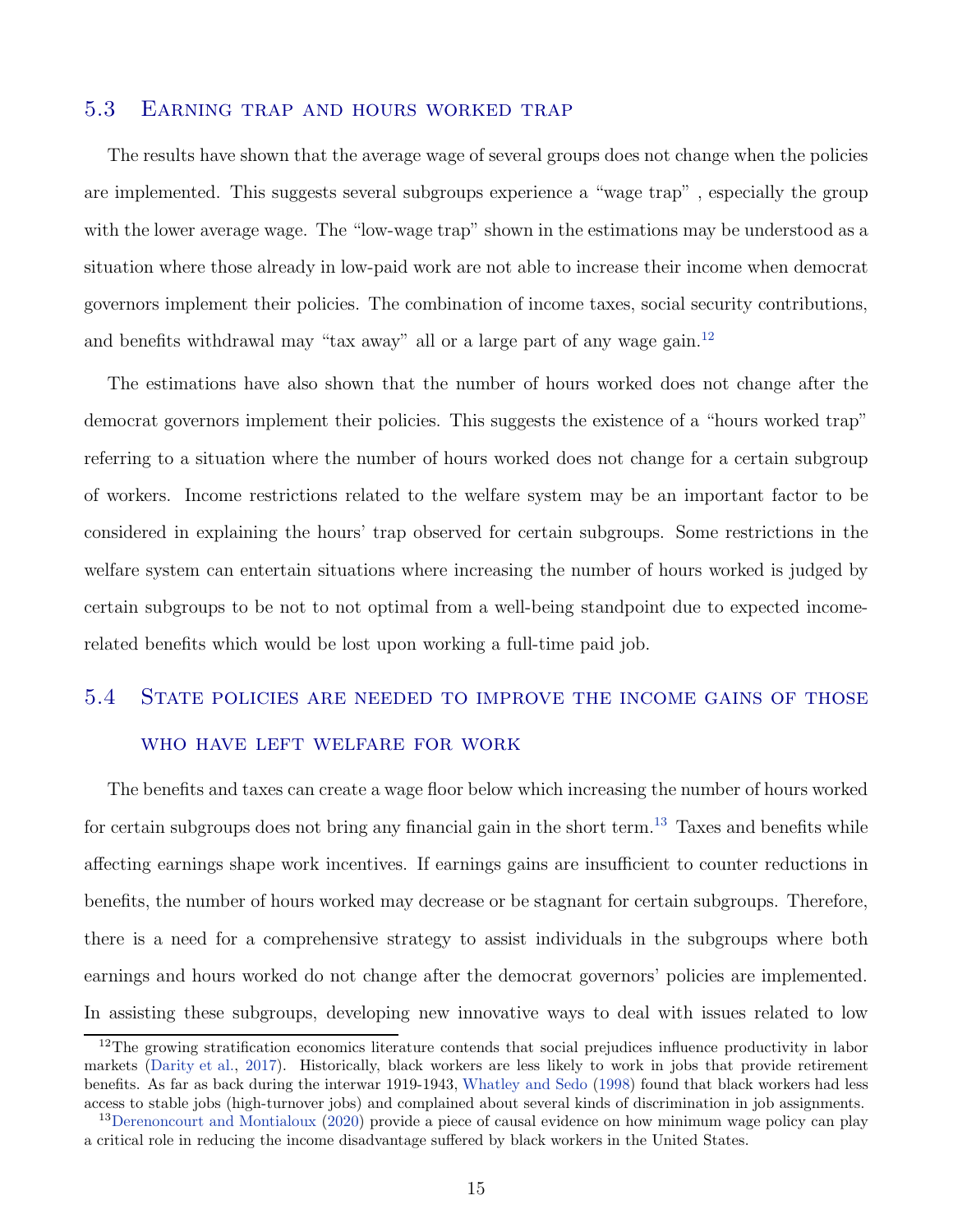levels of education and job skills, $^{14}$  $^{14}$  $^{14}$  weak public transportation systems, health problems, substance abuse, and domestic violence, and discrimination in labor markets should be at the forefront of a strategy that pursues poverty reduction while maximizing social well-being for black workers.<sup>[15](#page-16-1)</sup>

### 6 Conclusion

Understanding how black workers in the United States are affected by US state policies in labor markets can shed light on new ways to improve or implement public policymaking. While there is substantial literature on the aggregate impact of labor policies on black workers, little is known on the distributional impact of state policies among black workers in the labor market. In this paper, we have contributed to this debate by highlighting the distributional impact of Democrat governors' policies across twelve subgroups of black workers sorted on two dimensions: earnings quantiles and hours worked. With respect to wages, we found that none of these subgroups experienced wage increase after Democrat governor's policies are implemented. With respect to hours worked, only two subgroups increase their hours worked. These are workers in the subgroup composed of Black workers in the first quantile in hours worked and the third quantile in earnings  $(Q_1)$  Hours and  $Q_3$ Earnings) and the ones in the subgroup composed of black workers in the second quantile in terms of hours worked and third-fourth in terms of earnings  $(Q_2)$  Hours and  $Q_4$  Earnings). In contrast, there is a subgroup that decreases their average number of hours worked. This subgroup is composed of people who are both in the lowest-earning quantile and highest hours worked quantile. The causal empirical estimations highlight that the vast majority of subgroups of black workers are not affected at all by Democrat governors' policies, suggesting the possible existence of structural factors in the labor markets that contribute to create and keep a wage trap and/or hour worked trap for most of the subgroups of black workers. Our results also suggest the importance of incorporating a wide range of heterogeneity at the household level while designing economic theoretical models aiming at understanding the impact of state policies on black workers in the US.

There is currently a great deal of discussion on how to improve the labor markets outcomes for

<span id="page-16-0"></span><sup>&</sup>lt;sup>14</sup>As shown by [Carruthers and Wanamaker](#page-18-8) [\(2017](#page-18-8)), public sector discrimination in denying black public schools the same quality available to white public schools played a predominant in determining wage differences for black and white workers during the Jim-crow era in the United States.

<span id="page-16-1"></span><sup>&</sup>lt;sup>15</sup>[Darity et al.](#page-19-10) [\(2018\)](#page-19-10) highlight complexities surrounding commonly held myths about economic issues faced by black households in the United States.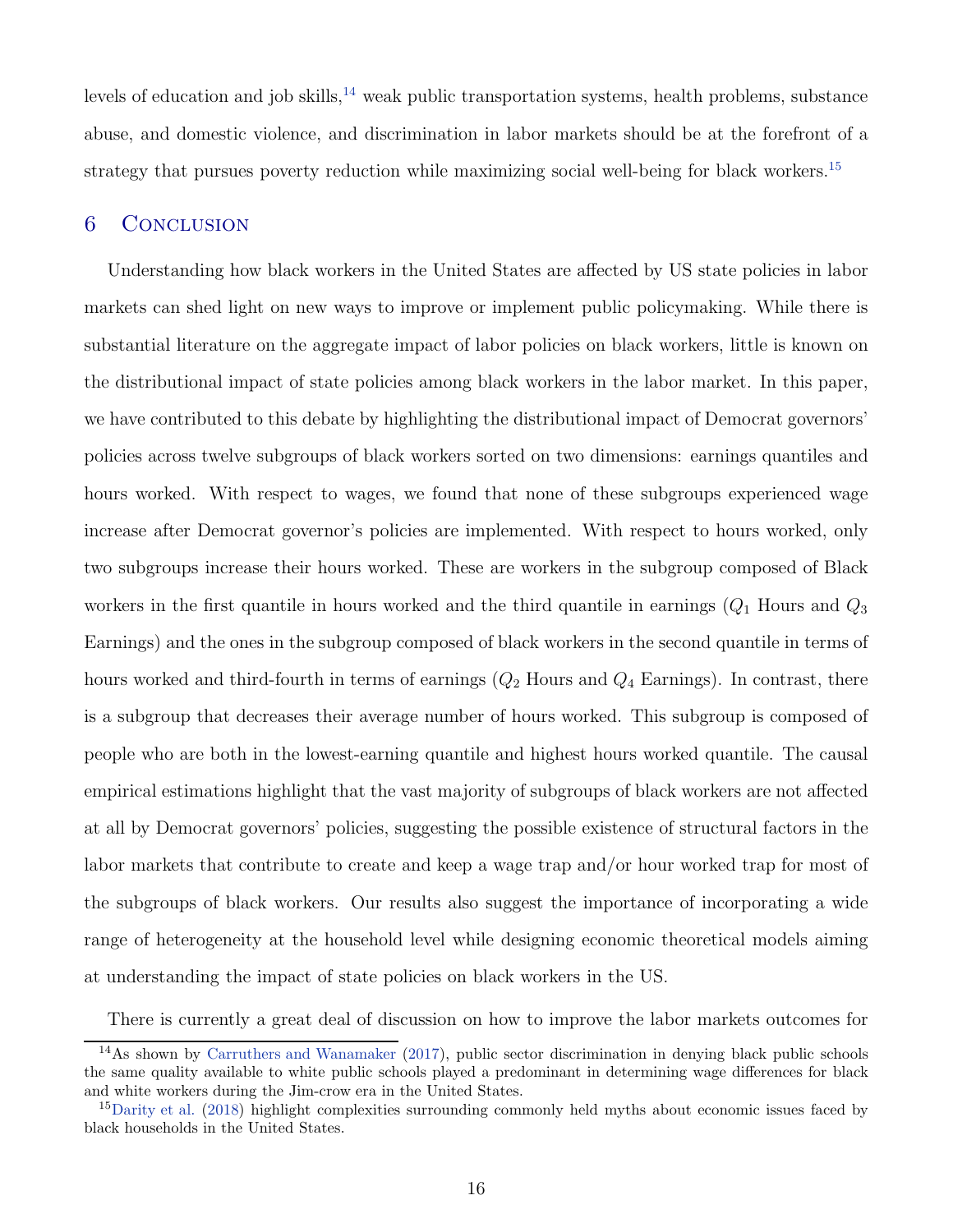minorities in the US. One important insight from our paper is that the distribution of earnings and hours worked among black workers can have considerable significance on how the Democrat governor's labor policies affect them. Our results suggest that even within minority ethnic groups in the US, accounting for heterogeneity in the distribution impacts of policies implemented should not be overlooked and can provide more knowledge on how to improve the social well-being overall. In designing policies at the state level, it is important to take into account some characteristics of labor markets suggesting that jobs with more black workers do tend to pay less than other jobs [\(Huffman and Cohen](#page-19-11), [2004\)](#page-19-11), and according to [Boston](#page-18-9) [\(1990\)](#page-18-9) the hypothesis that workers in the primary sector engage in less frequent job changes than workers in the secondary sector is supported for white workers but not for black workers, which negatively affect their work experience. Black Americans have substantially lower rates of upward mobility and higher rates of downward mobility than whites [\(Chetty et al.](#page-18-5), [2020](#page-18-5)).<sup>[16](#page-17-0)</sup> Along the same lines, only  $10\%$  of black households could be viewed as "solidly" middle-class [\(Darity Jr. et al.](#page-19-0), [2021](#page-19-0)) in the United States. Another unusual disadvantage faced by black workers is related to the nexus between the penal system and the labor market [\(Western and Sirois](#page-20-10), [2018](#page-20-10)). One in three Black men will be incarcerated over his lifetime [\(US Joint Economic Committee,](#page-20-8) [2020\)](#page-20-8), and this will disproportionally hinder their future earning prospects [\(Western and Pettit,](#page-20-11)  $2005$ ).<sup>[17](#page-17-1)</sup> Finally, the staggering job losses sparked by the coronavirus pandemic have disproportionately affected Black communities and there is a concern that the COVID-19 recession is expected to be felt by Black workers even once it concludes [\(Hotchkiss,](#page-19-12) [2021](#page-19-12)).

<span id="page-17-0"></span><sup>&</sup>lt;sup>16</sup>Historically, the origins of economic issues faced by black households could be traced back to the failure to provide the formerly enslaved with the promised 40-acre land grants in the immediate aftermath of the Civil War [\(Darity Jr. et al.,](#page-19-0) [2021](#page-19-0)). The dynamic of labor markets is not immune to the historical context in which existing social, economic, and economic forces have been shaped. One example is provided by [America](#page-18-10) [\(1990\)](#page-18-10) who questions the functioning of the labor markets while accounting for the spillover effects of past racial institutions.

<span id="page-17-1"></span><sup>&</sup>lt;sup>17</sup>The consequences of mass incarceration on black communities are far reaching - including greater health disparities, the destruction of the black family, greater obstacles to human capital investment, and food insecurity [\(Cox](#page-18-11), [2018;](#page-18-11) [Cox and Wallace,](#page-18-12) [2016\)](#page-18-12).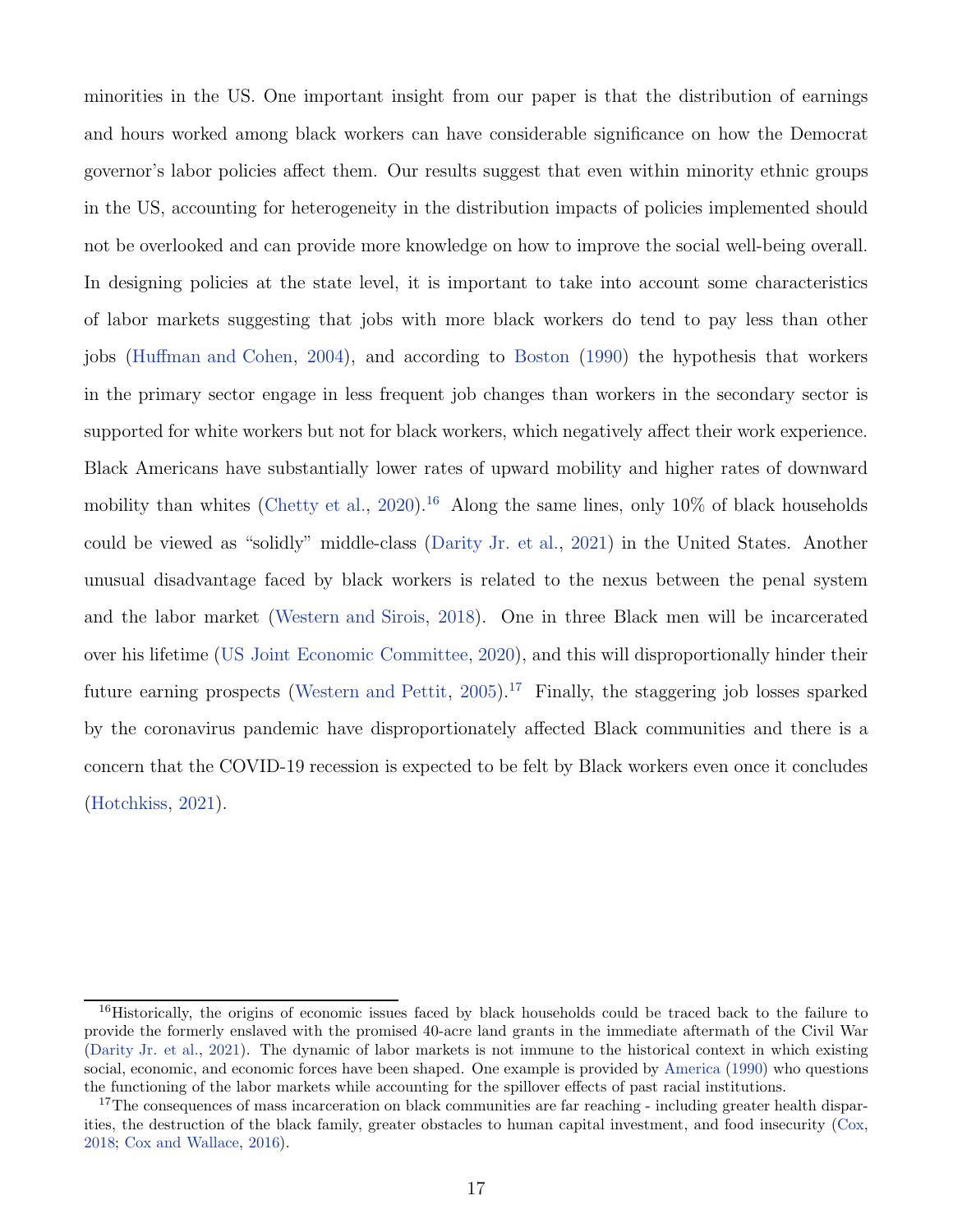### **REFERENCES**

- <span id="page-18-10"></span>America, R. (1990): *The Wealth of Races : the Present value of Benefits from Past Injustices*, New York: Greenwood Press, 1990.
- <span id="page-18-0"></span>Autor, D. H., L. F. Katz, and M. S. Kearney (2008): "Trends in US wage inequality: Revising the revisionists," *The Review of economics and statistics*, 90, 300–323.
- <span id="page-18-3"></span>BANZHAF, S., L. MA, AND C. TIMMINS (2019): "Environmental Justice: The Economics of Race, Place, and Pollution," *Journal of Economic Perspectives*, 33, 185–208.
- <span id="page-18-1"></span>Bayer, P. and C. Kerwin (2018): "Divergent Paths: A New Perspective on Earnings Differences Between Black and White Men Since 1940," *The Quarterly Journal of Economics*, 133, 1459–1501.
- <span id="page-18-2"></span>BELAND, L. (2015): "Political Parties and Labor-market Outcomes: Evidence from us States," *American Economic Journal: Applied Economics*, 7, 198–220.
- <span id="page-18-4"></span>Bertanha, M. (2020): "Regression Discontinuity Design with many Thresholds," *Journal of Econometrics*, 218, 216–241.
- <span id="page-18-9"></span>Boston, T. (1990): "Segmented Labor Markets: New Evidence from a Study of Four Race-Gender Groups," *ILR Review*, 44, 99–115.
- <span id="page-18-8"></span>CARRUTHERS, C. K. AND M. WANAMAKER (2017): "Separate and Unequal in the Labor Market: Human Capital and the Jim Crow Wage Gap," *Journal of Labor Economics*, 35, 655–696.
- <span id="page-18-5"></span>Chetty, R., N. Hendren, M. Jones, and S. Porter (2020): "Race and Economic Opportunity in the United States: an Intergenerational Perspective," *The Quarterly Journal of Economics*, 135, 711–783.
- <span id="page-18-11"></span>Cox, R. (2018): "Mass Incarceration, Racial Disparities in Health, and Successful Aging," *Generations: Journal of the American Society on Aging*, 42, 48–55.
- <span id="page-18-12"></span>Cox, R. and S. Wallace (2016): "Identifying the Link Between Food Security and Incarceration," *Southern Economic Journal*, 82, 1062–1077.
- <span id="page-18-6"></span>Cygan-Rehm, K. and C. Wunder (2018): "Do Working Hours Affect Health? Evidence from Statutory Workweek Regulations in Germany," *Labour Economics*, 53, 162–171.
- <span id="page-18-7"></span>Darity, W., D. Hamilton, P. Mason, G. Price, A. Davila, M. Mora, S. Stockly, A. Flynn, D. Warren, F. Wong, and et al. (2017): *Stratification Economics: A Gen-*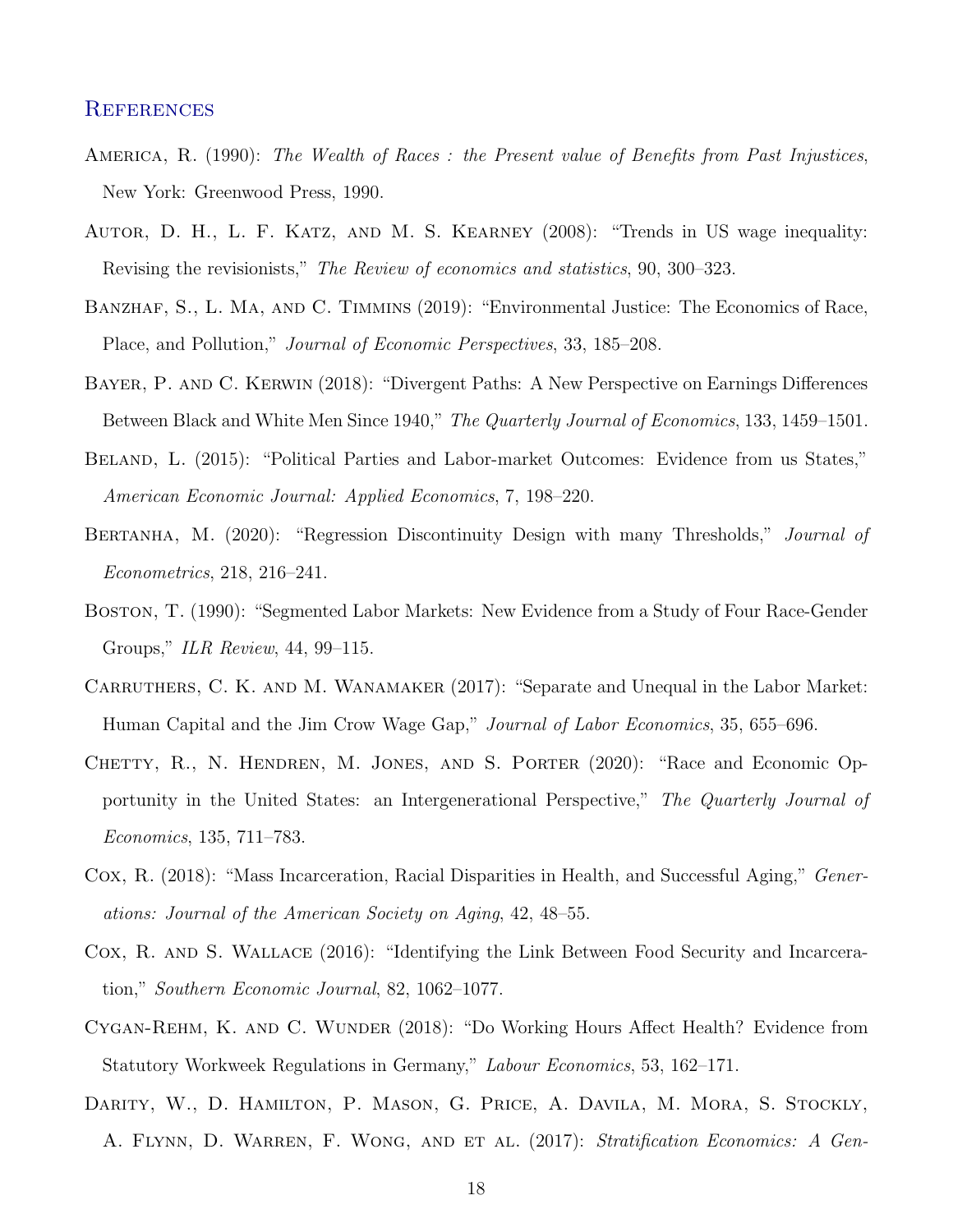*eral Theory of Intergroup Inequality*, Cambridge University Press, 35–51, Cambridge Studies in Stratification Economics: Economics and Social Identity.

- <span id="page-19-10"></span>Darity, W., D. Hamilton, M. Paul, A. Aja, A. Price, A. Moore, and C. Chiopris (2018): "What We Get Wrong About Closing the Racial Wealth Gap," Insight center for community economic development, Samuel DuBois Cook Center on Social Equity.
- <span id="page-19-0"></span>DARITY JR., W., F. ADDO, AND I. SMITH (2021): "A Subaltern Middle Class: The Case of the Missing "Black Bourgeoisie" in America," *Contemporary Economic Policy*, 39, 494–502.
- <span id="page-19-7"></span>DEATON, A. AND N. CARTWRIGHT (2018): "Understanding and Misunderstanding Randomized Controlled Trials," *Social Science & Medicine*, 210, 2–21.
- <span id="page-19-9"></span>DERENONCOURT, E. AND C. MONTIALOUX (2020): "Minimum Wages and Racial Inequality," *The Quarterly Journal of Economics*, 136, 169–228.
- <span id="page-19-8"></span><span id="page-19-2"></span>Donsimoni, J. (2020): "Work Intensity and Labour Supply," *medRxiv*.
- FRANDSEN, B., M. FRÖLICH, AND B. MELLY (2012): "Quantile Treatment Effects in the Regression Discontinuity Design," *Journal of Econometrics*, 168, 382–395.
- <span id="page-19-5"></span>GIULIANO, L., D. LEVINE, AND J. LEONARD (2009): "Manager Race and the Race of New Hires," *Journal of Labor Economics*, 27, 589–631.
- <span id="page-19-1"></span>Heckman, J. (2001): "Micro Data, Heterogeneity, and the Evaluation of Public Policy: Nobel Lecture," *Journal of Political Economy*, 109, 673–748.
- <span id="page-19-4"></span>Heywood, J. and D. Parent (2012): "Performance Pay and the White-Black Wage Gap," *Journal of Labor Economics*, 30, 249–290.
- <span id="page-19-12"></span>HOTCHKISS, J. (2021): "Will COVID-19 Erase Black Workers' Labor Market Gains?" Policy Hub 2021-2, Federal Reserve Bank of Atlanta.
- <span id="page-19-3"></span>Huang, X. and Z. Zhan (2020): "Local Composite Quantile Regression for Regression Discontinuity," .
- <span id="page-19-11"></span>HUFFMAN, M. AND P. COHEN (2004): "Racial Wage Inequality: Job Segregation and Devaluation Across U.S. Labor Markets," *American Journal of Sociology*, 109, 902–36.
- <span id="page-19-6"></span>LEE, D. S. (2001): "The Electoral Advantage to Incumbency and Voters' Valuation of Politicians' Experience: A Regression Discontinuity Analysis of Elections to the US.." Tech. rep., National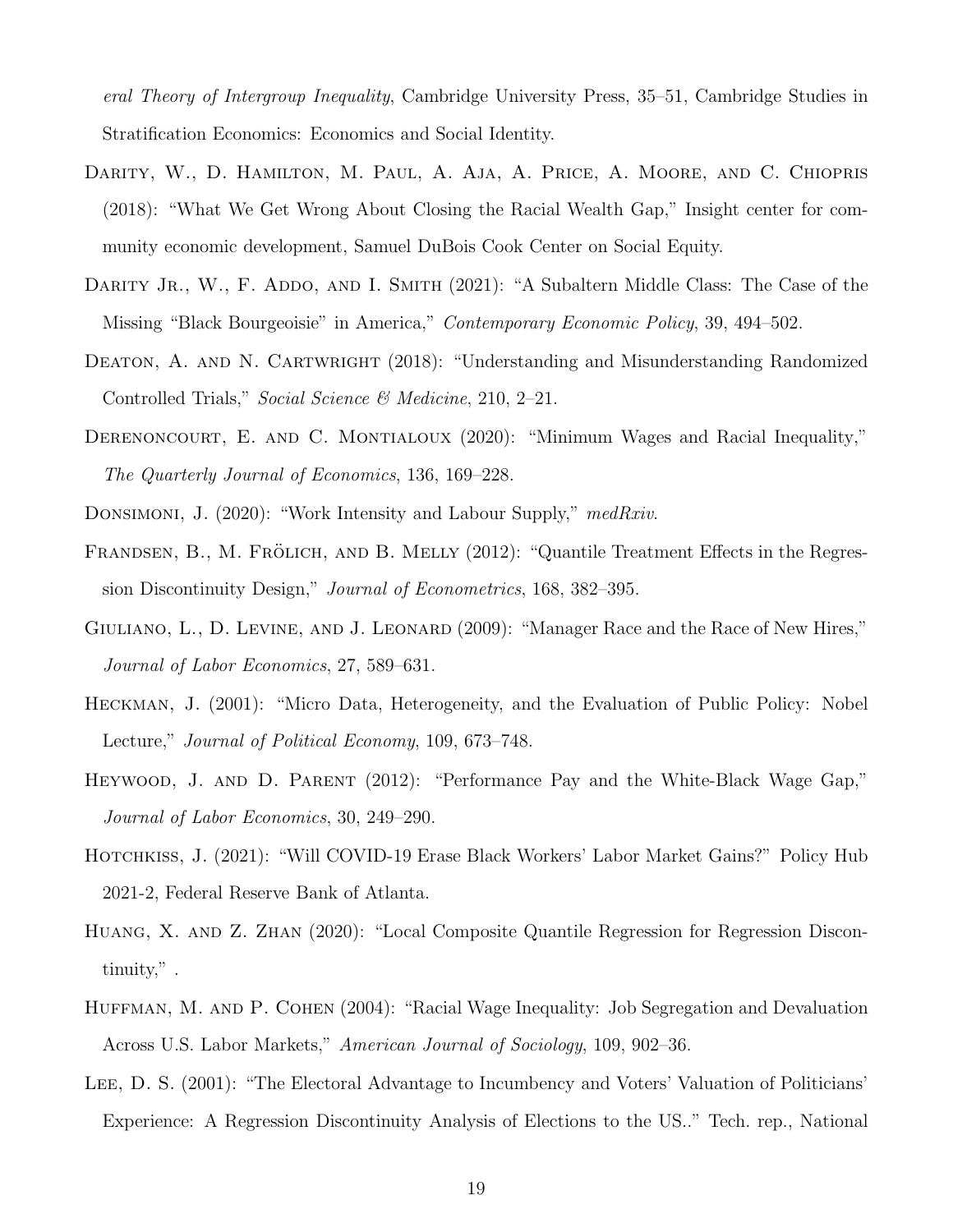Bureau of Economic Research.

- <span id="page-20-1"></span>Leigh, A. (2008): "Estimating the Impact of Gubernatorial Partisanship on Policy Settings and Economic Outcomes: A Regression Discontinuity Approach," *European Journal of Political Economy*, 24, 256–268.
- <span id="page-20-0"></span>Manduca, R. (2018): "Income Inequality and the Persistence of Racial Economic Disparities," *Sociological Science*, 5, 182–205.
- <span id="page-20-6"></span>McGregor, B., C. Li, P. Baltrus, M. Douglas, J. Hopkins, G. Wrenn, K. Holden, E. Respress, and A. Gaglioti (2020): "Racial and Ethnic Disparities in Treatment and Treatment Type for Depression in a National Sample of Medicaid Recipients," *. Psychiatr Serv.*, 71, 663–669.
- <span id="page-20-7"></span>RICCI, J., E. CHEE, A. LORANDEAU, AND J. BERGER (2007): "Fatigue in the U.S. Workforce: Prevalence and Implications for Lost Productive Work Time," *Journal of Occupational and Environmental Medicine*, 49, 1–10.
- <span id="page-20-2"></span>SIEBER, S. AND O. IZRAELI (2018): "U.S. State Government Economic and Social Performance: Uni ed vs. Divided and Democrat vs. Republican Controlled State Governments," *International Social Science Review*, 94.
- <span id="page-20-11"></span><span id="page-20-8"></span>US JOINT ECONOMIC COMMITTEE (2020): "The Economic State of Black America in 2020,".
- WESTERN, B. AND B. PETTIT (2005): "Black-White Wage Inequality, Employment Rates, and Incarceration," *American Journal of Sociology*, 111, 553–578.
- <span id="page-20-10"></span>WESTERN, B. AND C. SIROIS (2018): "Racialized Re-entry: Labor Market Inequality After Incarceration," *Social Forces*, 97, 1517–1542.
- <span id="page-20-9"></span>WHATLEY, W. AND S. SEDO (1998): "Quit Behavior as a Measure of Worker Opportunity: Black Workers in the Interwar Industrial North," *American Economic Review*, 88, 363–367.
- <span id="page-20-5"></span>WILLIAMS, D. AND T. RUCKER (2000): "Understanding and Addressing Racial Disparities in Health," *Health Care Financing Review*, 21, 75–90.
- <span id="page-20-3"></span>WOLF, J. (2015): "Changes in Income Inequality Under Democratic and Republican Governors," Master's thesis, Indiana University-Purdue University Indianapolis, USA.
- <span id="page-20-4"></span>Wright, J. (2012): "Unemployment and the Democratic Electoral Advantage," *American Political*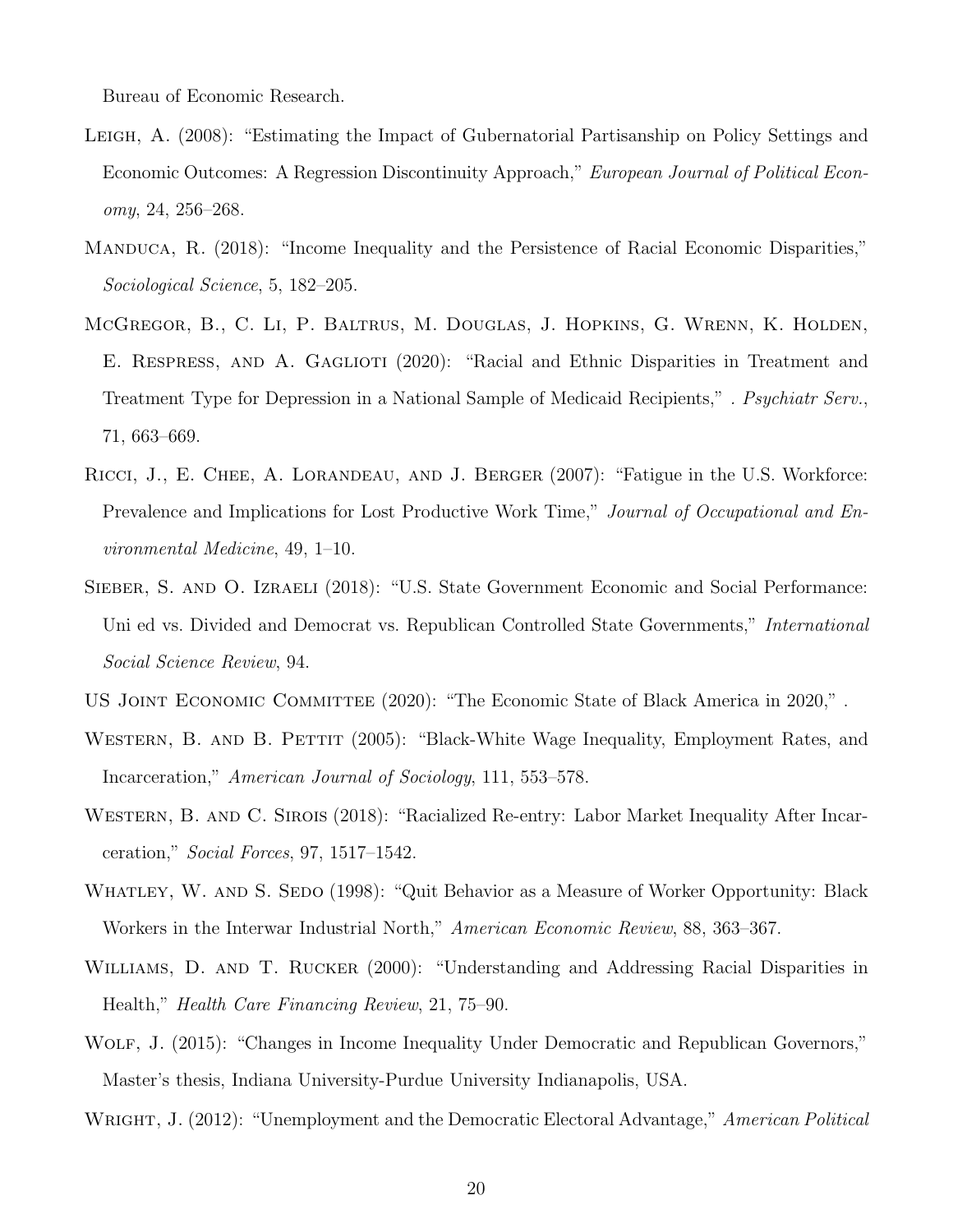*Science Review*, 106, 685–702.

<span id="page-21-0"></span>WRIGLEY-FIELD, E. AND N. SELTZER (2019): "Unequally Insecure: Rising Black/White Disparities in Job Displacement, 1981-2017," *Minnesota Population Center Working Paper Series*.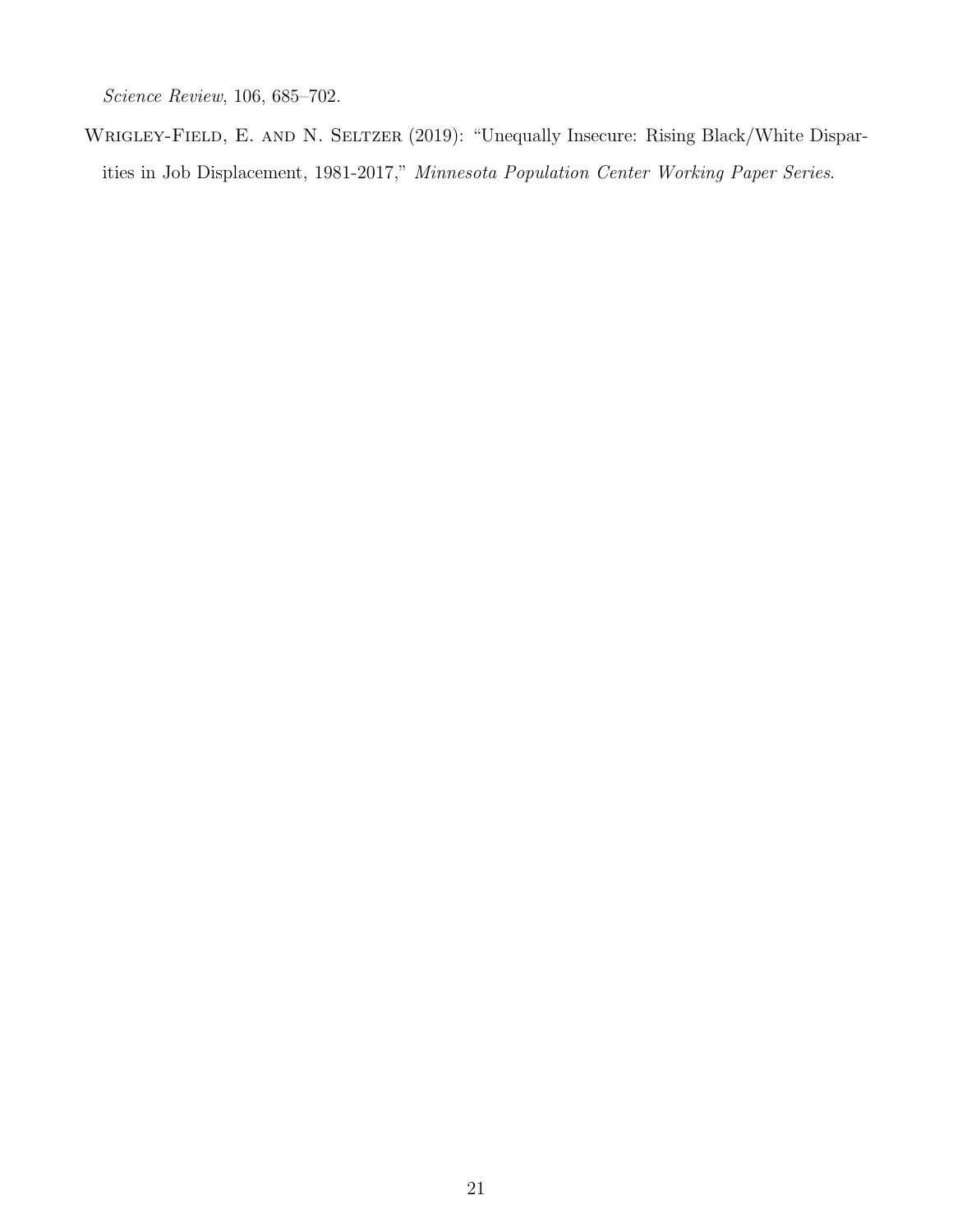## <span id="page-22-1"></span><span id="page-22-0"></span>A Appendix: Figures 5 to 11



Figure 5: Distribution of income by race Under a Democrat

Figure 6: Distribution of income by race Under a Republican

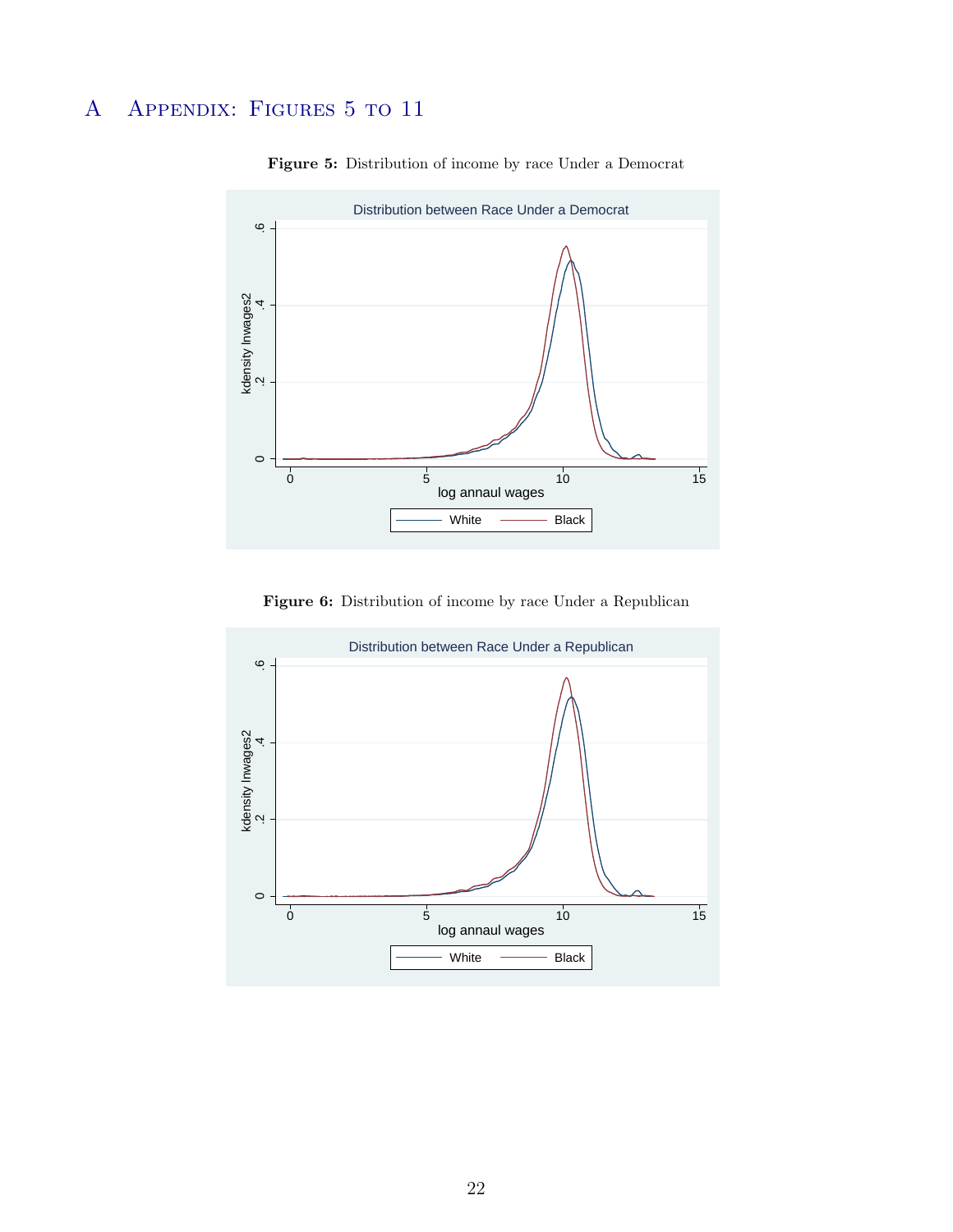

Figure 7: Distribution of income of whites over time under Dems vs Reps.

Figure 8: Distribution of income of blacks over time under Dems vs Reps.

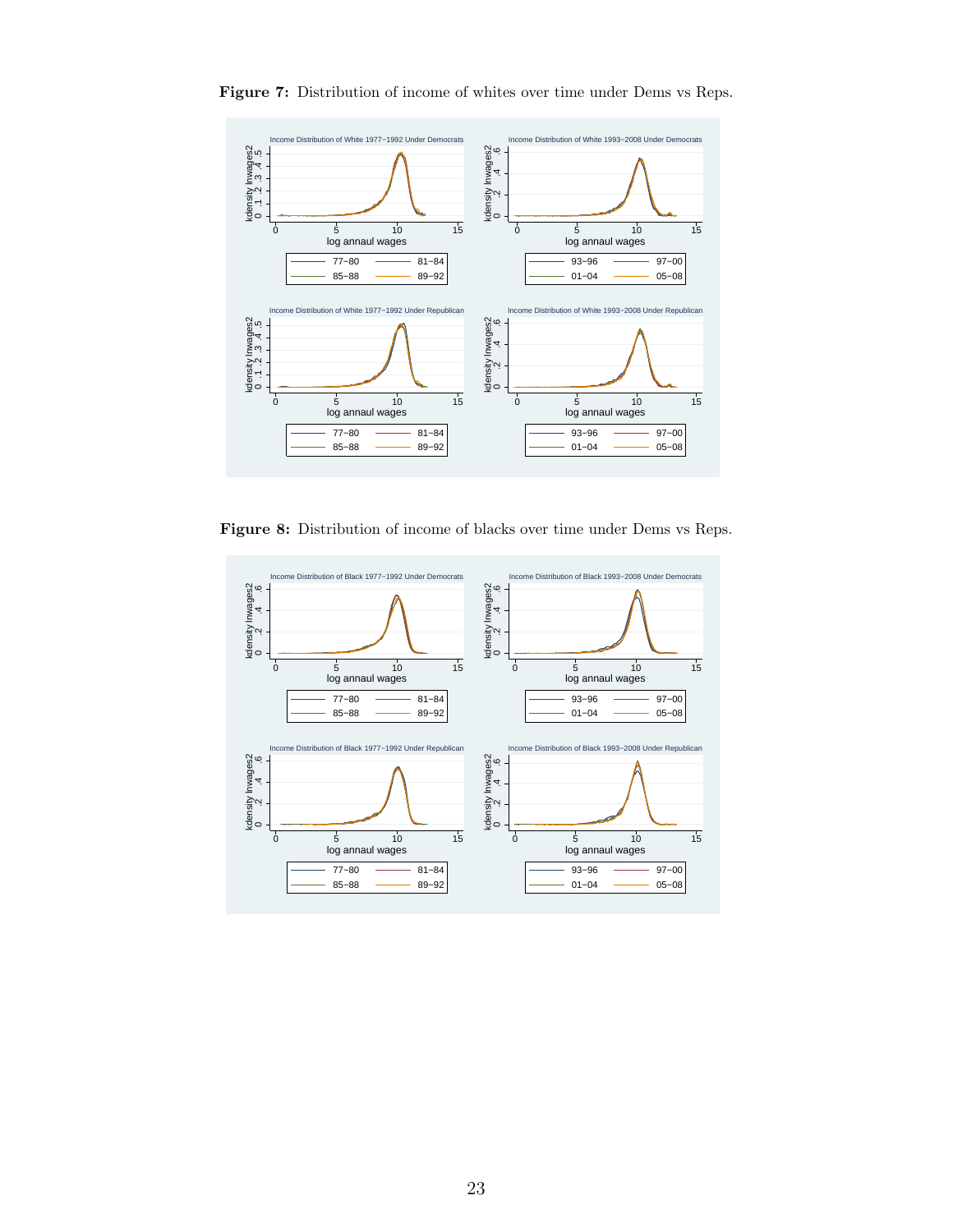

<span id="page-24-0"></span>Figure 9: Distribution of income by race 4-year split 1993–2008 (guess Race=1 is White)

<span id="page-24-1"></span>Figure 10: Margin of Democratic Victory and the proportion of black (left on each panel) and white (right on each panel) who worked.

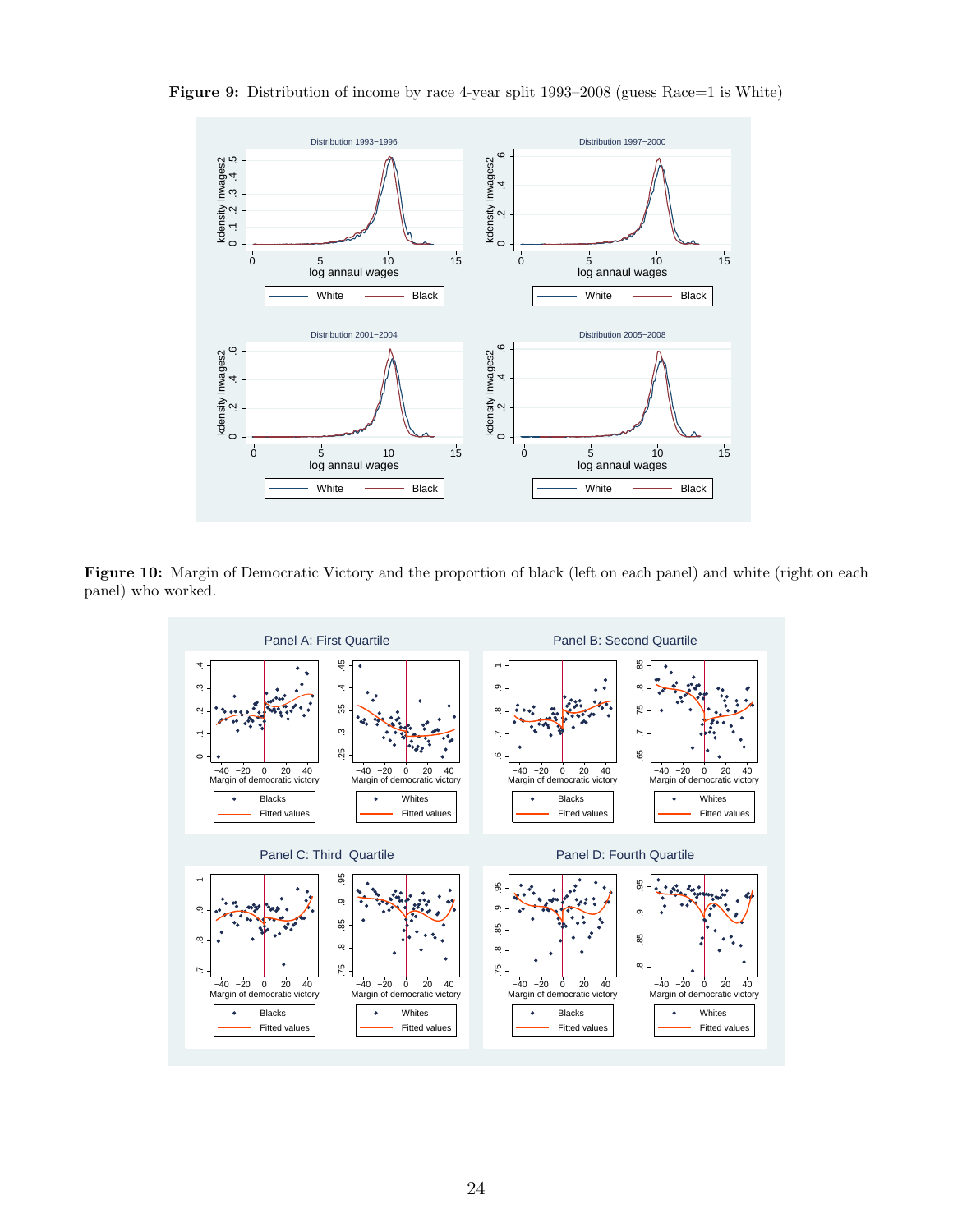<span id="page-25-0"></span>



## <span id="page-25-1"></span>B Appendix: Tables 3 to 10

|  |  | Table 3: Two-sample Kolmogorov-Smirnov test for equality of distribution functions |  |  |  |  |  |  |
|--|--|------------------------------------------------------------------------------------|--|--|--|--|--|--|
|--|--|------------------------------------------------------------------------------------|--|--|--|--|--|--|

| Smaller group | $\vert$ ) | P-value |
|---------------|-----------|---------|
|               |           |         |
| <b>Blacks</b> | 0.0005    | 0.904   |
| White         | $-0.1127$ | 0.000   |
| Combined      | 0.1127    | 0.000   |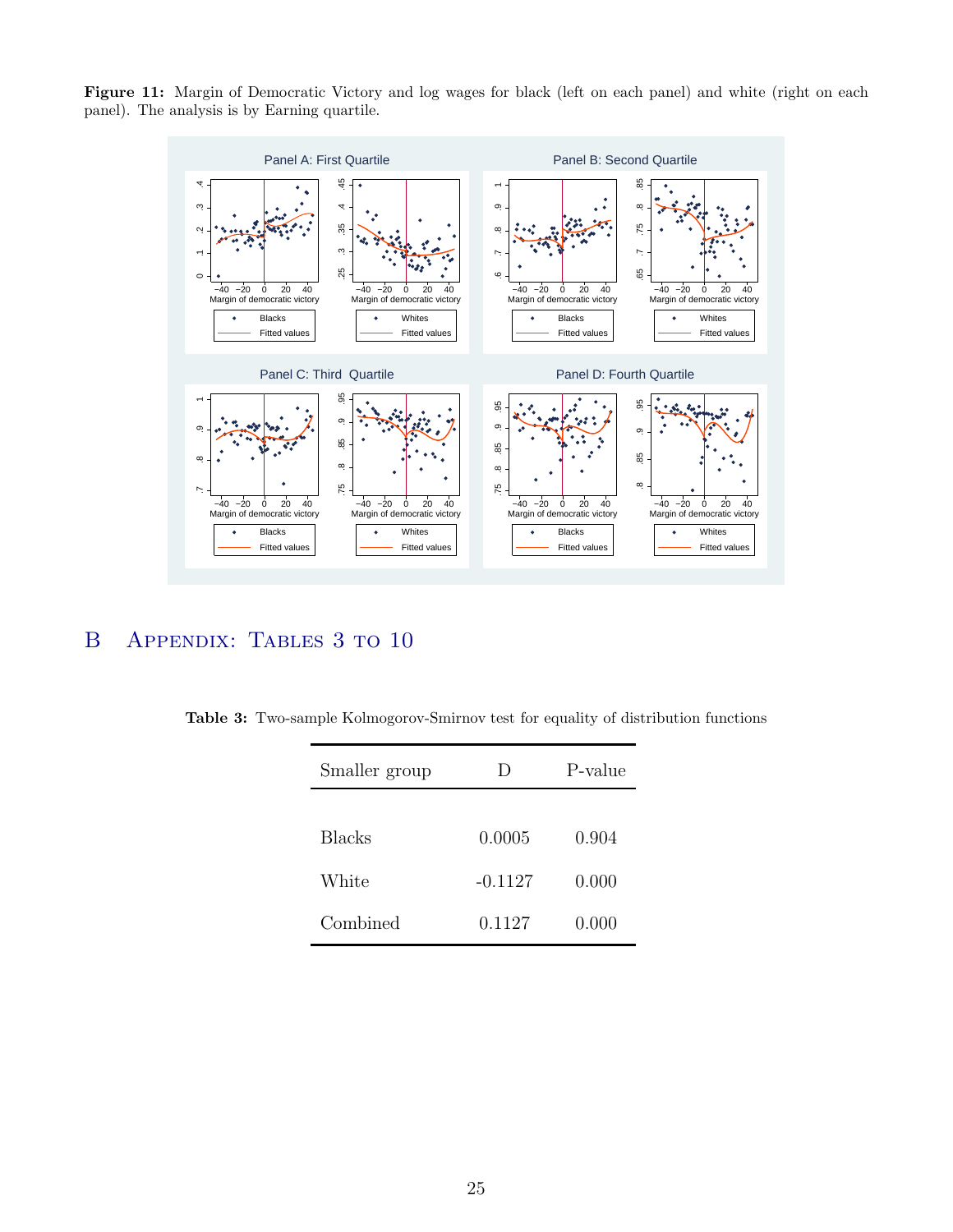|                  | Quartile (Total Earnings) |               |               |               |  |  |
|------------------|---------------------------|---------------|---------------|---------------|--|--|
| Quartile (Hours) | $Q_1$ Earning             | $Q_2$ Earning | $Q_3$ Earning | $Q_4$ Earning |  |  |
| $Q_1$ Hours      | 12.22\%                   | $9.83\%$      | 8.62\%        | $7.36\%$      |  |  |
|                  | $(5.63\%)$                | $(13.92\%)$   | $(1.68\%)$    | $(0.47\%)$    |  |  |
| $Q_2$ Hours      | 11.21\%                   | 13.16\%       | 11.74\%       | 8.35\%        |  |  |
|                  | $(0.38\%)$                | (21.72%)      | $(28.35\%)$   | $(15.43\%)$   |  |  |
| $Q_{3,4}$ Hours  | $2.72\%$                  | 8.30\%        | $6.97\%$      | $4.30\%$      |  |  |
|                  | $(0.04\%)$                | $(1.79\%)$    | $(4.72\%)$    | (5.87%)       |  |  |

Table 4: Proportion of blacks by quartile of earning / hours worked

Notes: Percentages in parenthesis are computed as the number of blacks in a given quartile combination divided by the total number black in the entire sample. In contrast, percent without parenthesis is the with group proportion of blacks.

<span id="page-26-0"></span>

|                          | $\left(1\right)$         | $\left( 2\right)$ | $\left( 3\right)$ | (4)            | (5)               |
|--------------------------|--------------------------|-------------------|-------------------|----------------|-------------------|
|                          | Beland $(2015, Table 2)$ | $Q_1$ Earnings    | $Q_2$ Earnings    | $Q_3$ Earnings | Earnings<br>$Q_4$ |
|                          |                          |                   |                   |                |                   |
| Democrat                 | $-0.006$                 | $-0.025$          | 0.004             | 0.005          | 0.002             |
|                          | $(-1.06)$                | $(-0.74)$         | (0.53)            | (1.38)         | (1.05)            |
| $Black \times Demoncrat$ | $0.038**$                | 0.035             | $-0.011$          | 0.005          | $0.013**$         |
|                          | (2.09)                   | (0.35)            | $(-0.54)$         | (0.58)         | (2.32)            |
| <b>Black</b>             | $-0.065***$              | $-0.088$          | $0.028**$         | $-0.009**$     | $-0.041***$       |
|                          | $(-5.61)$                | $(-1.23)$         | (2.39)            | $(-2.59)$      | $(-12.56)$        |
| Constant                 | $-4.244***$              | $3.420***$        | 0.292             | $5.852***$     | $5.782***$        |
|                          | $(-10.49)$               | (3.40)            | (0.79)            | (43.95)        | (29.14)           |
| N                        | 1912653                  | 94770             | 606923            | 605602         | 605358            |

Table 5: RD estimates for total hours worked: Earnings as Quartile

Notes: Quartiles are governed by wages. Control variables include highest level of education, marital status, age, age two, age three, age four, a female dummy, state fixed effects, and year fixed effects. Outcome variables are expressed in log form. Results are clustered at the state level. t statistics in parentheses.

\*\*\* Significant at the 1 percent level.

\*\* Significant at the 5 percent level.

\* Significant at the 10 percent level.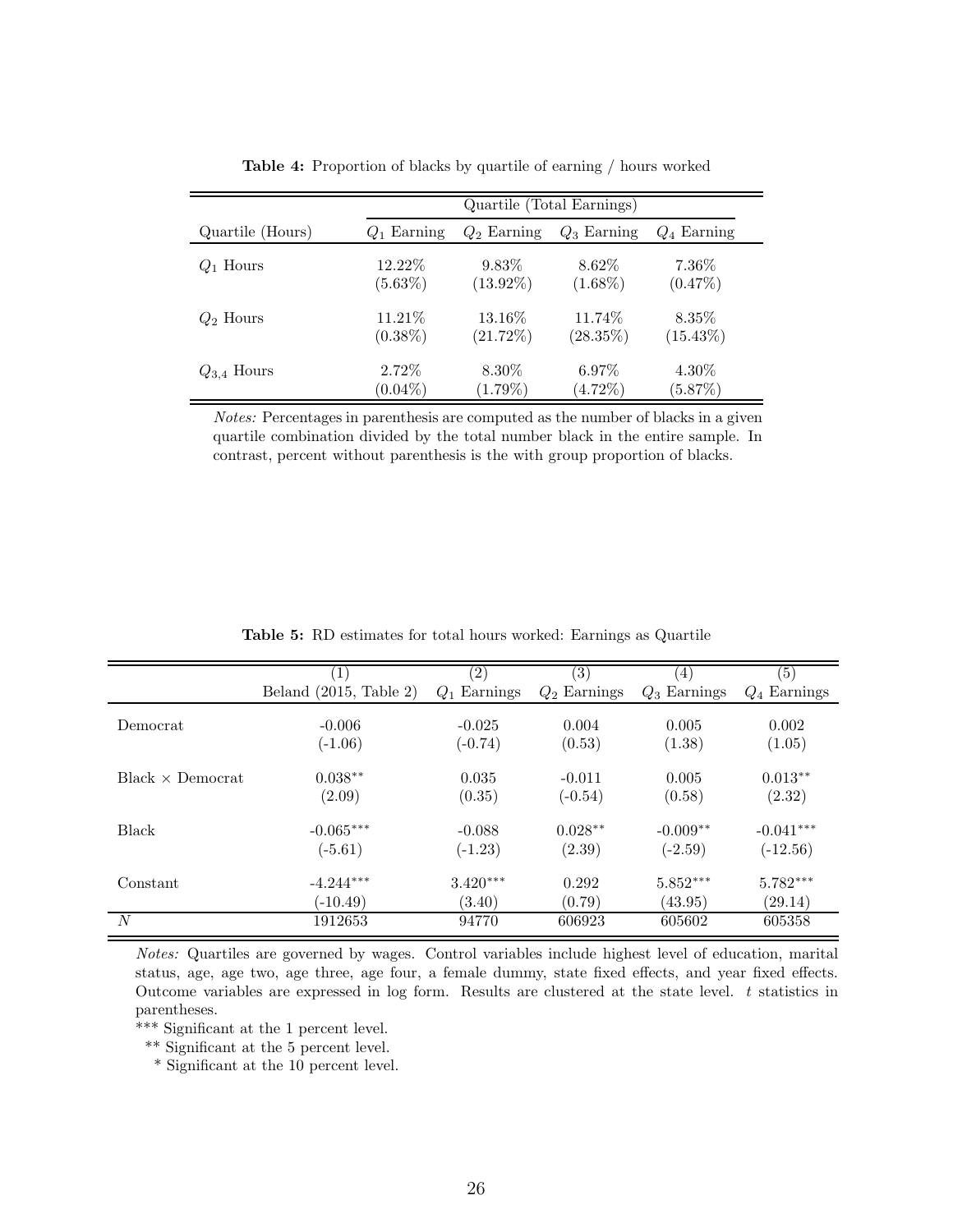<span id="page-27-0"></span>

|                          |                         | $\left( 2\right)$ | (3)           | (4)           | $\left( 5\right)$ |
|--------------------------|-------------------------|-------------------|---------------|---------------|-------------------|
|                          | Beland (2015, Table A2) | $Q_1$ Earning     | $Q_2$ Earning | $Q_3$ Earning | $Q_4$ Earning     |
| Democrat                 | $-0.024**$              | $-0.038$          | 0.004         | $-0.002$      | $-0.005$          |
|                          | $(-2.16)$               | $(-1.60)$         | (0.78)        | $(-0.82)$     | $(-0.92)$         |
| $Black \times Demoncrat$ | $0.050*$                | $-0.011$          | $-0.001$      | 0.004         | 0.009             |
|                          | (1.99)                  | $(-0.18)$         | $(-0.04)$     | (0.66)        | (0.68)            |
| Black                    | $-0.164***$             | 0.022             | $-0.007$      | $-0.016***$   | $-0.073***$       |
|                          | $(-10.34)$              | (0.59)            | $(-0.66)$     | $(-3.15)$     | $(-9.24)$         |
| N                        | 1921186                 | 94873             | 608775        | 609851        | 607687            |

Table 6: RD Estimate Effect for Earnings: Earnings as Quartile

Notes: Quartiles are governed by wages. Control variables include highest level of education, marital status, age, age two, age three, age four, a female dummy, state fixed effects, and year fixed effects. Outcome variables are expressed in log form. Results are clustered at the state level. t statistics in parentheses.

\*\*\* Significant at the 1 percent level.

\*\* Significant at the 5 percent level.

\* Significant at the 10 percent level.

<span id="page-27-1"></span>

|                          | (1)                     | $\left( 2\right)$ | (3)         | $\left( 4\right)$ |
|--------------------------|-------------------------|-------------------|-------------|-------------------|
|                          | Beland (2015, Table A2) | $Q_1$ Hours       | $Q_2$ Hours | $Q_3$ Hours       |
| Democrat                 | $-0.006$                | $-0.006$          | $-0.000$    | $-0.000$          |
|                          | $(-1.06)$               | $(-0.52)$         | $(-0.29)$   | $(-0.32)$         |
| $Black \times Demoncrat$ | $0.038**$               | $0.080**$         | 0.001       | 0.007             |
|                          | (2.09)                  | (2.33)            | (0.32)      | (0.79)            |
| <b>Black</b>             | $-0.065***$             | $-0.106***$       | $0.006***$  | 0.007             |
|                          | $(-5.61)$               | $(-4.23)$         | (4.28)      | (1.11)            |
|                          | $(-10.49)$              | (3.59)            | (213.90)    | (93.24)           |
| N                        | 1912653                 | 387536            | 1103159     | 421958            |

Table 7: RD estimates for total hours worked: Hours as Quartile

Notes: Quartiles are governed by total hours worked. Control variables include highest level of education, marital status, age, age two, age three, age four, a female dummy, state fixed effects, and year fixed effects. Outcome variables are expressed in log form. Results are clustered at the state level.  $t$  statistics in parentheses.

\*\*\* Significant at the 1 percent level. \*\* Significant at the 5 percent level.

\* Significant at the 10 percent level.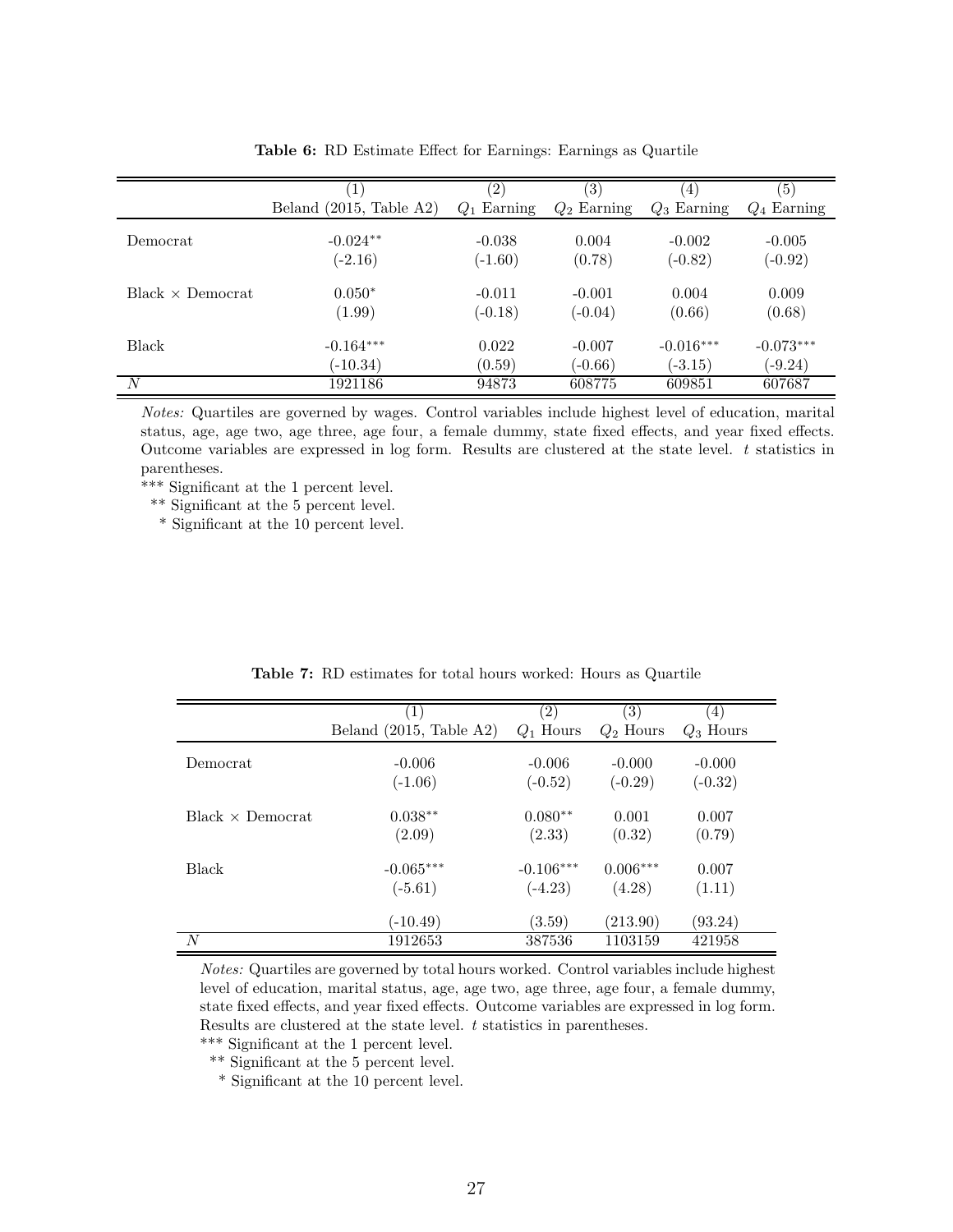<span id="page-28-0"></span>

|                          | Beland $(2015, Table A2)$ | $\left( 2\right)$<br>$Q_1$ Hours | $\left( 3\right)$<br>$Q_2$ Hours | (4)<br>$Q_3$ Hours |
|--------------------------|---------------------------|----------------------------------|----------------------------------|--------------------|
| Democrat                 | $-0.024**$                | $-0.033*$                        | $-0.023***$                      | $-0.010$           |
|                          | $(-2.16)$                 | $(-1.88)$                        | $(-2.86)$                        | $(-0.79)$          |
| $Black \times Demoncrat$ | $0.050*$                  | 0.063                            | 0.033                            | $-0.011$           |
|                          | (1.99)                    | (1.29)                           | (1.60)                           | $(-0.36)$          |
| <b>Black</b>             | $-0.164***$               | $-0.160***$                      | $-0.100***$                      | $-0.120***$        |
|                          | $(-10.34)$                | $(-4.28)$                        | $(-6.51)$                        | $(-6.07)$          |
| N                        | 1921186                   | 396069                           | 1103159                          | 421958             |

Table 8: RD Estimate Effect for Earnings: Hours as Quartile

Notes: Quartiles are governed by total hours worked. Control variables include highest level of education, marital status, age, age two, age three, age four, a female dummy, state fixed effects, and year fixed effects. Outcome variables are expressed in log form. Results are clustered at the state level.  $t$  statistics in parentheses. \*\*\* Significant at the 1 percent level.

\*\* Significant at the 5 percent level.

\* Significant at the 10 percent level.

|  | Table 9: Dependent variable, Wages (Earnings) |  |  |  |
|--|-----------------------------------------------|--|--|--|
|--|-----------------------------------------------|--|--|--|

<span id="page-28-1"></span>

|                  | Quartile (Total Earnings) |                |                |                |  |  |
|------------------|---------------------------|----------------|----------------|----------------|--|--|
| Quartile (Hours) | $Q_1$ Earning             | $Q_2$ Earnings | $Q_3$ Earnings | $Q_4$ Earnings |  |  |
|                  |                           |                |                |                |  |  |
| $Q_1$ Hours      | 0.003                     | 0.004          | 0.020          | $-0.130$       |  |  |
|                  | (0.06)                    | (0.19)         | (0.93)         | $(-1.30)$      |  |  |
|                  |                           |                |                |                |  |  |
| $Q_2$ Hours      | $-0.348$                  | 0.004          | 0.005          | 0.013          |  |  |
|                  | $(-1.35)$                 | (0.38)         | (0.81)         | (0.97)         |  |  |
| $Q_3$ Hours      | 0.591                     | $-0.048$       | $-0.001$       | 0.011          |  |  |
|                  | (0.34)                    | $(-0.92)$      | $(-0.07)$      | (0.51)         |  |  |

Notes: Control variables include highest level of education, marital status, age, age two, age three, age four, a female dummy, state fixed effects, and year fixed effects. Outcome variables are expressed in log form. Results are clustered at the state level. t statistics in parentheses.

- \*\*\* Significant at the 1 percent level.
- \*\* Significant at the 5 percent level.
- \* Significant at the 10 percent level.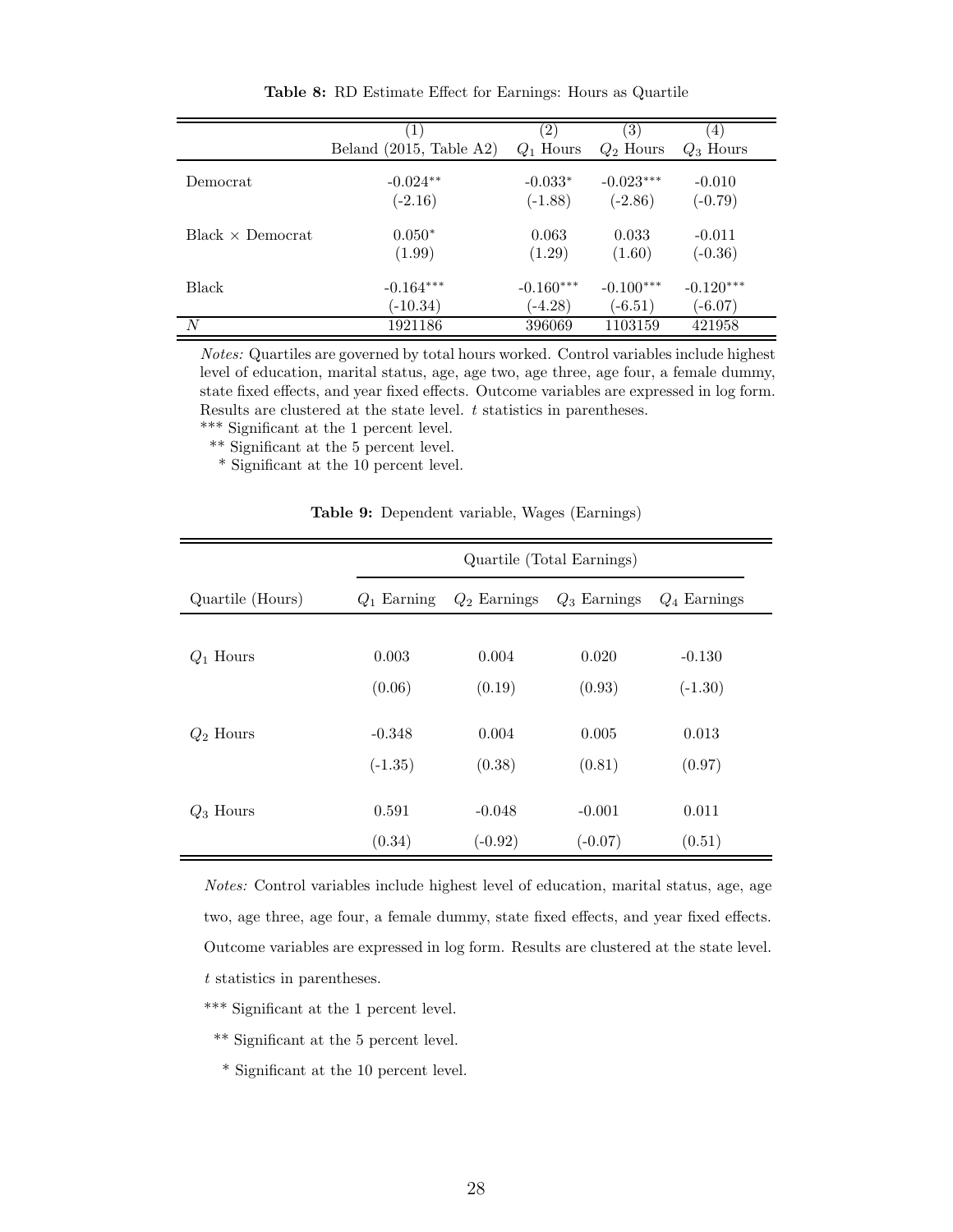<span id="page-29-0"></span>

|                  | Quartile (Total Earnings) |                |                |                |  |  |
|------------------|---------------------------|----------------|----------------|----------------|--|--|
| Quartile (Hours) | $Q_1$ Earning             | $Q_2$ Earnings | $Q_3$ Earnings | $Q_4$ Earnings |  |  |
|                  |                           |                |                |                |  |  |
| $Q_1$ Hours      | 0.069                     | $-0.003$       | $0.129***$     | $-0.010$       |  |  |
|                  | (0.83)                    | $(-0.16)$      | (2.81)         | $(-0.06)$      |  |  |
| $Q_2$ Hours      | $-0.035$                  | $-0.008$       | 0.001          | $0.004**$      |  |  |
|                  | $(-0.97)$                 | $(-1.49)$      | (0.21)         | (2.08)         |  |  |
|                  |                           |                |                |                |  |  |
| $Q_3$ Hours      | $-0.293**$                | $-0.002$       | 0.008          | 0.014          |  |  |
|                  | $(-2.45)$                 | $(-0.11)$      | (0.77)         | (1.15)         |  |  |

Table 10: Dependent variable, Total Hours

Notes: Control variables include highest level of education, marital status, age, age two, age three, age four, a female dummy, state fixed effects, and year fixed effects. Outcome variables are expressed in log form. Results are clustered at the state level. t statistics in parentheses.

\*\*\* Significant at the 1 percent level.

\*\* Significant at the 5 percent level.

\* Significant at the 10 percent level.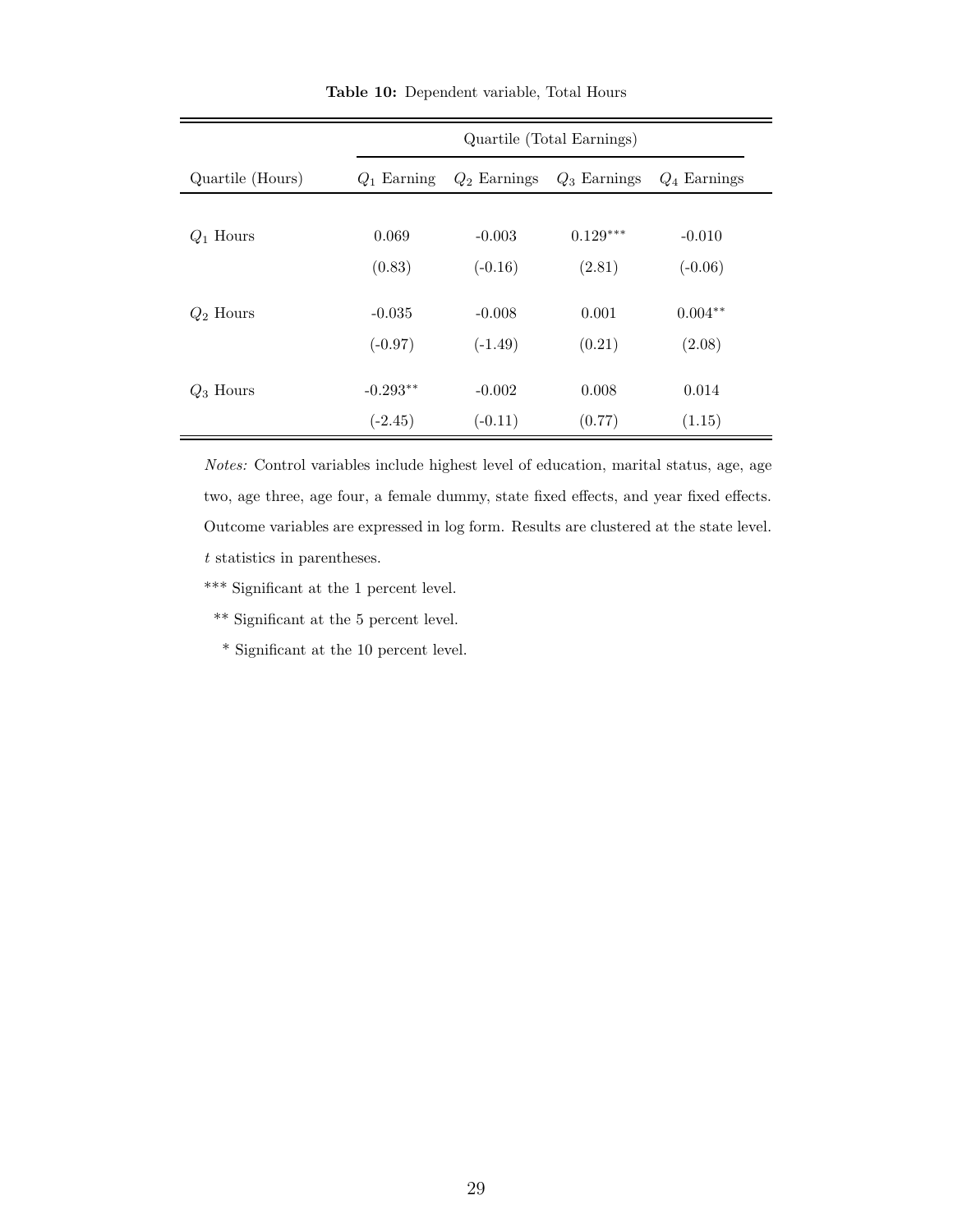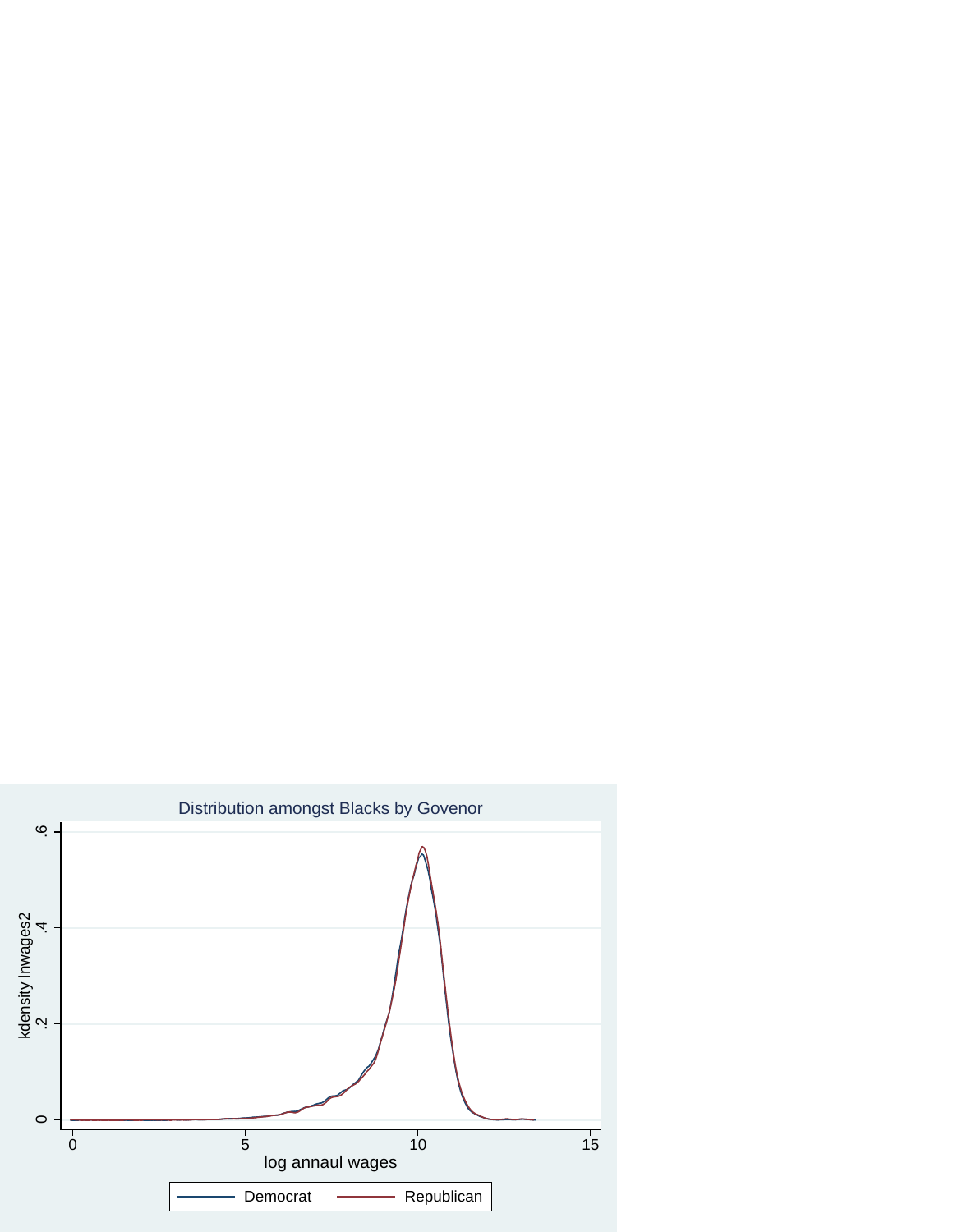